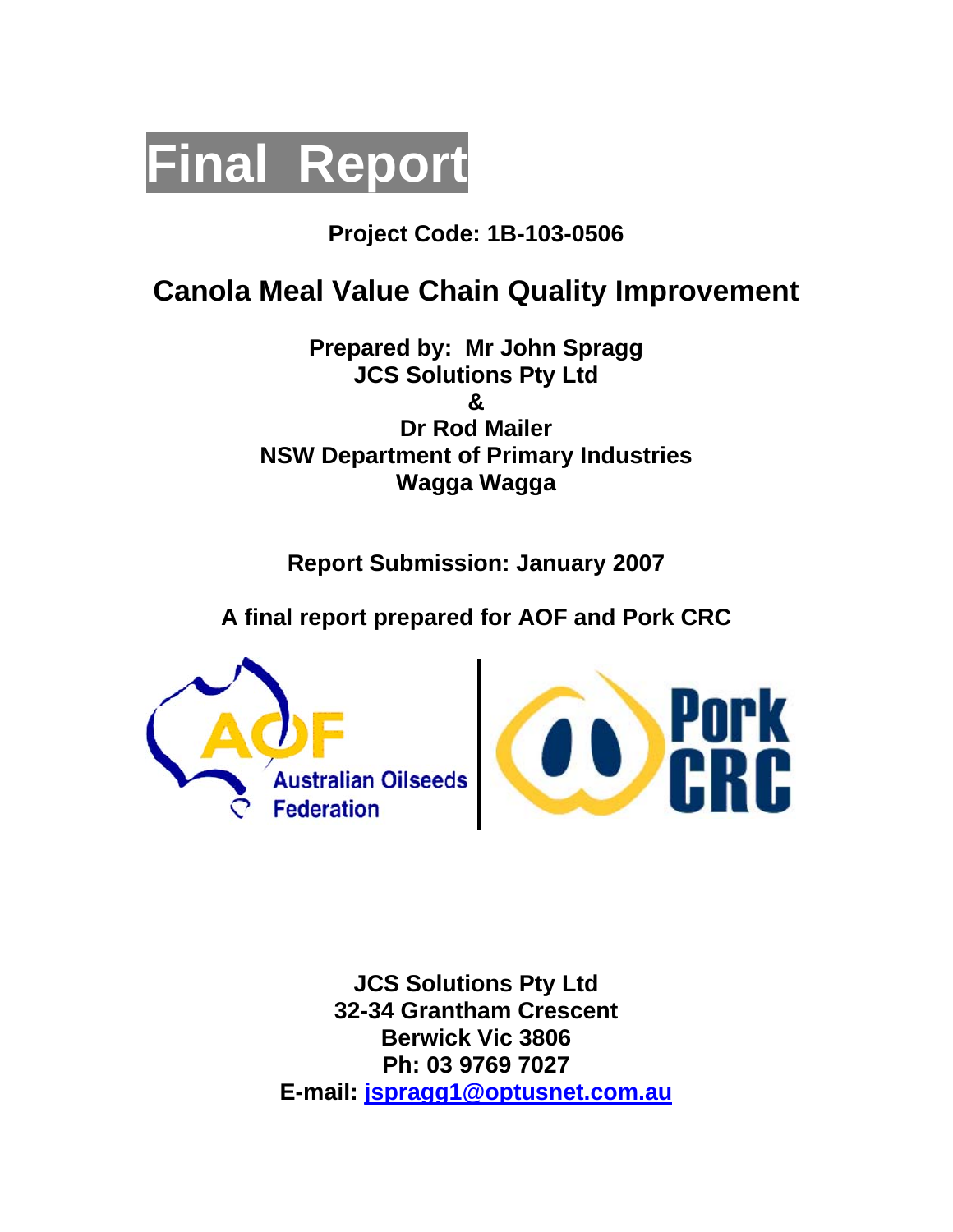### **Executive Summary**

Canola meal is well recognised as a highly nutritious feedstock for animals. It contains a high concentration of protein, a well balanced amino acid profile and source of energy. Several reports, particularly from Canada where canola originated, have detailed the benefits of canola meal for poultry, pigs, dairy and beef cattle as well as aquaculture, horses, sheep and other livestock. Despite this abundance of information, Australian canola meal is not utilised to the optimum level. The reasons for undervaluing canola meal are many, with one key one being the level of variability in quality of sequential batches of canola seed and meal. Analysis of individual loads is often not feasible and as a result end-users formulate diets on the minimum likely level of proteins, and particularly individual amino acids.

Variability is a factor of environment with dry seasonal conditions creating reduced oil and increased protein content. Australia's growing conditions will always produce variable quality. However, a major reason for variability, as well as quality losses is attributed to processing. Processing involves heating seed and meal at several stages through the extraction process as well as during meal production. The level of heating, the duration and the presence or absence of moisture all contribute to degradation of canola meal components, in particular, protein digestibility and lysine values.

With the likelihood of increased amounts of canola oil being extracted in Australia, particularly in relation to the biodiesel industry, it is likely that large amounts of canola meal will become available in Australia. This gives an opportunity to replace imported soybean meal which is currently used in significant levels in animal feeds.

This project was undertaken to determine the processes which have the most influence on meal quality. Eight crushing plants within Australia, representing solvent extraction, expeller and cold pressing operations were invited to take part in the study. Samples were taken at all stages of the process from each processor and sent to laboratories to evaluate the influence of each stage of the process. All of the major chemical parameters which may be of interest to feed manufacturers were studied. All of the stages were replicated to make the study statistically sound.

Data has been provided from the analysis of 249 samples. There were many differences between meal from different types of processors, solvent or expeller but also differences in meal from processors using the same type of facilities. These differences highlight the need to fine tune the process to produce a consistent high quality feed. Some processing was advantageous, reducing antinutritional components and improving by-pass protein whereas others reduced reactive lysine and protein digestibility.

Many conclusions can be drawn from the current work regarding heat treatment, moisture content, addition of gums back to solvent extracted meal and other processes. Much of the details have strong similarities to previous studies carried out in Canada. However, Australian conditions are different to those in Canada particularly in regard to seed maturity, moisture content and ambient temperatures at the time of processing. Therefore, this study needs to be expanded to help the industry overcome known faults in the process. Information about how long and at what temperature and moisture level it is necessary to remove solvents and to dry finished meal could save processing costs and maintain or improve meal quality. The temperature and pressure utilised in expeller operations to get maximum oil extraction is also critical in improving processor profits and maintaining protein digestibility.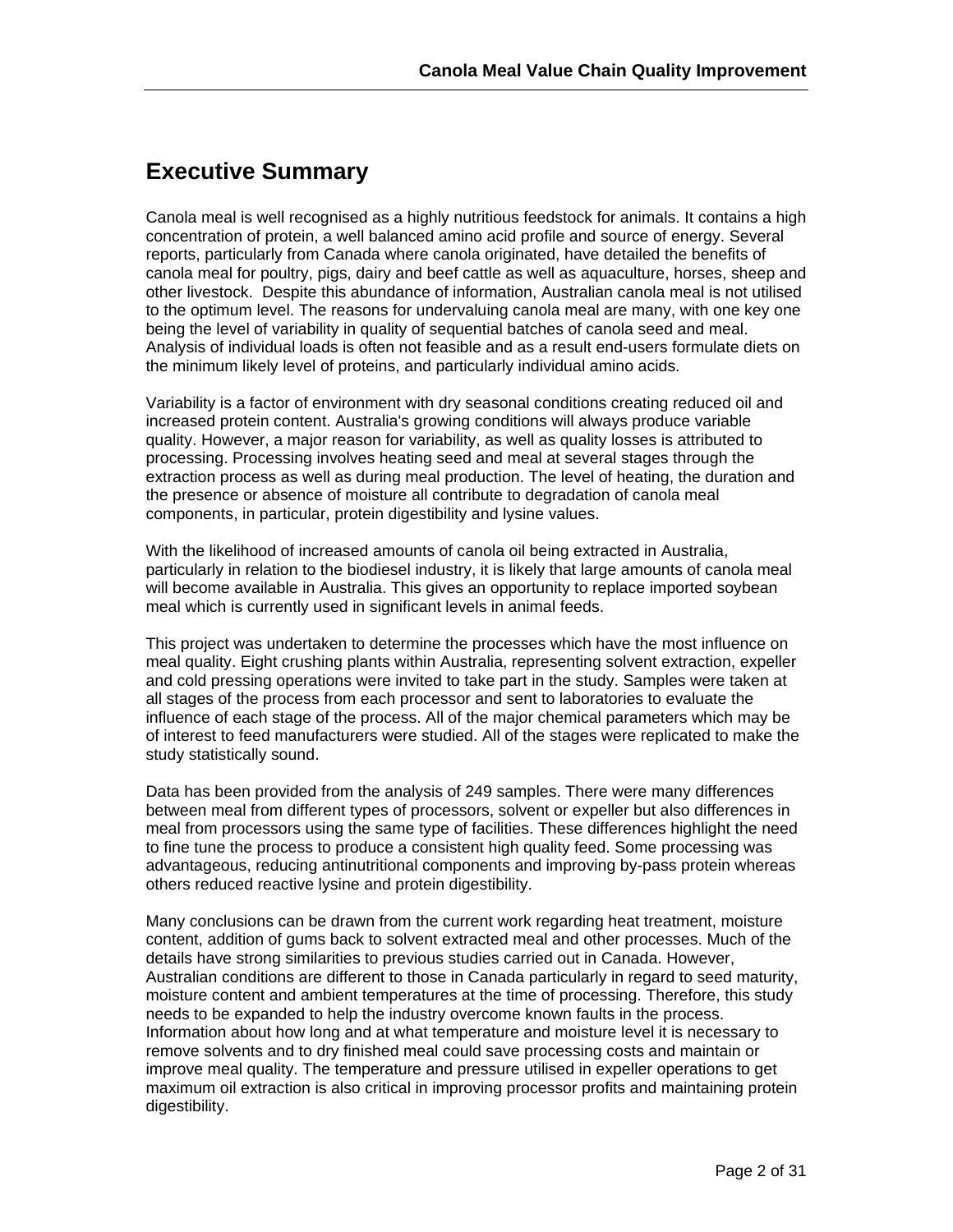Education of end-users is also important to help them understand the benefits of canola meal. Feed formula are often limited to low proportions of canola based on anti-nutritional components based upon traditional views relating to rapeseed which have been virtually eliminated from current cultivars. The development of an Australian canola meal nutritional guide is to be developed and released utilising the data from this project.

Finally, the ability to determine the quality of the meal at the point of use is crucial to allow maximum utilisation of the product. Measurement of protein digestibility and reactive lysine is too expensive and time consuming with current methodology and therefore feed manufacturers will continue to be limited in their capacity to rapidly assess canola meal protein quality. NIR spectroscopy is the most likely methodology to overcome these problems. The next stage of this project needs to establish calibrations on NIR instruments to give low cost and rapid quality data on oil content, reactive lysine levels, crude protein and fibre levels. These outcomes are possible and with the co-operative support of the oilseed crushing industry has a high likelihood of success.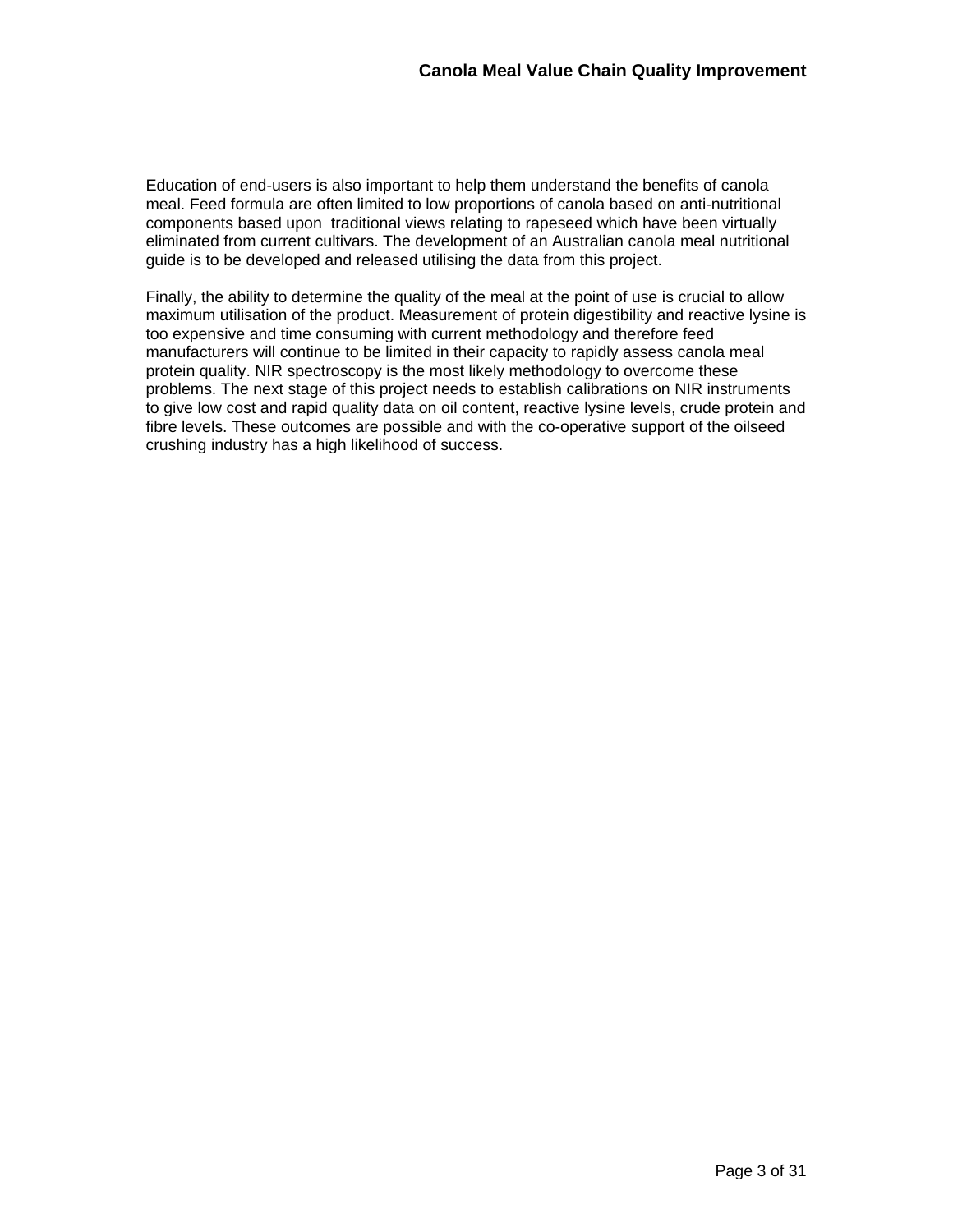# **Contents**

|                                                                                         |                                           | Page |
|-----------------------------------------------------------------------------------------|-------------------------------------------|------|
| 1                                                                                       |                                           |      |
| 2                                                                                       |                                           |      |
| 3                                                                                       |                                           |      |
| 3.1<br>3.2                                                                              |                                           |      |
| 4                                                                                       |                                           |      |
| 4.1<br>4.2                                                                              |                                           |      |
| 5                                                                                       |                                           |      |
| 5.1<br>5.1.1<br>5.1.2<br>5.1.3<br>5.1.4<br>5.1.5<br>5.1.6<br>5.1.7<br>5.2<br>5.3<br>5.4 |                                           |      |
| 6                                                                                       |                                           |      |
| 7                                                                                       | <b>Conclusions and Recommendations 29</b> |      |
| 8                                                                                       |                                           |      |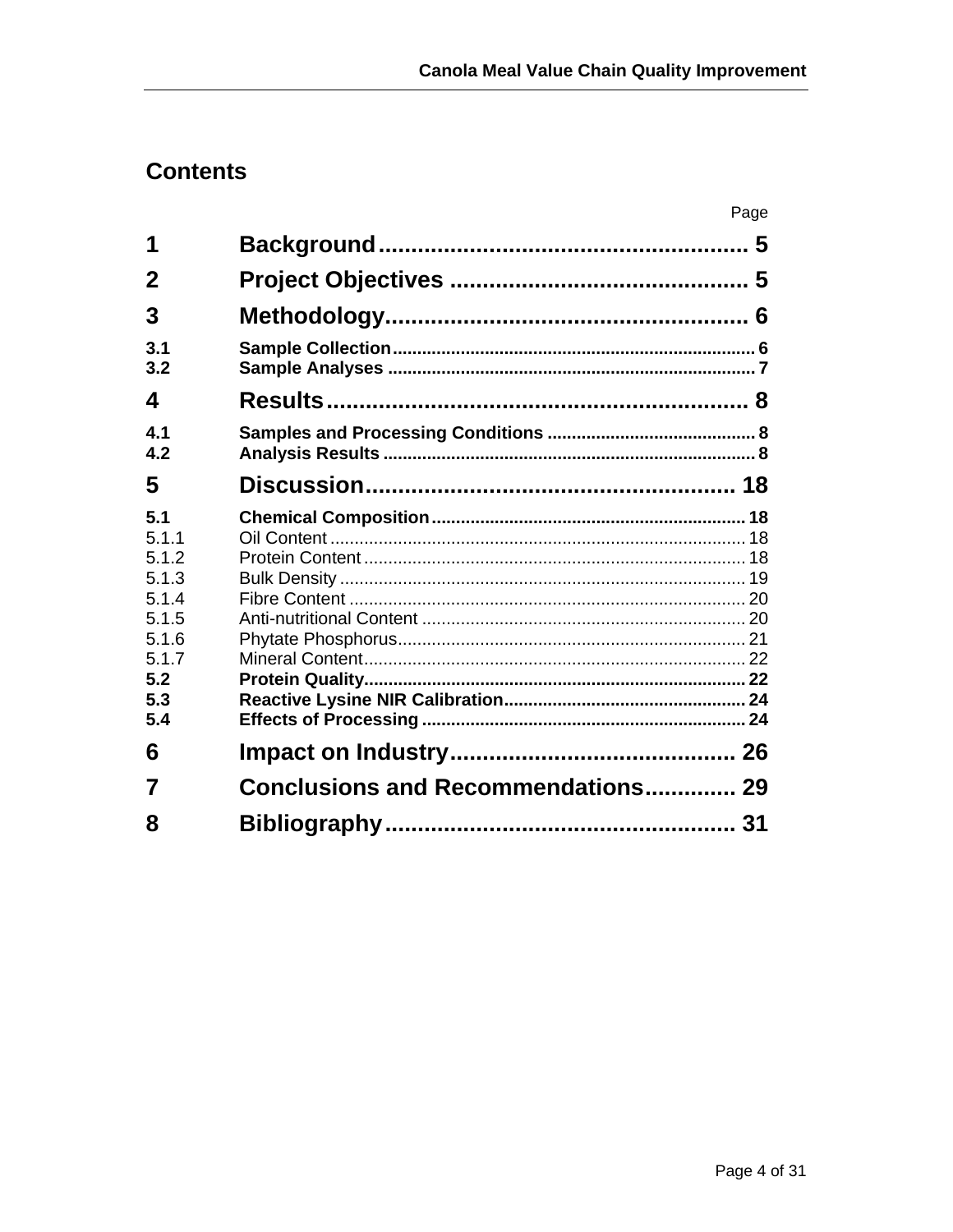### **1 Background**

Canola meal is a commonly used protein source for pig diets within Australia. Processing conditions applied in canola seed processing have been identified as having a detrimental effect upon canola meal protein quality (Newkirk and Classen 2002, van Barneveld et al. 1999). AOF canola meal end user forums have identified a need for increased meal consistency, greater nutrient information and reduction of heat damage of amino acids as being areas requiring further information.

Within Australia, canola oilseed processing is undertaken by a number of companies utilising various processing equipment and conditions. The range is from cold press through to solvent extraction processing systems. There is a lack of information which is required by the pig industry to clearly define the range in nutrient levels within Australian canola meal. The majority of information in use by commercial nutritionists is derived from Canadian publications and relates to canola grown in Canada.

## **2 Project Objectives**

This project addresses two Pork CRC outputs in providing a more reliable and consistent protein supply for the pig industry.

The project will have the following specific objectives:

- $\triangleright$  Identification of variation in nutritional quality of canola meal produced within Australian crushing plants.
- $\triangleright$  Establishment of a reactive lysine NIR calibration for finished meal with application for further research and commercial use.
- $\triangleright$  Gaining information on canola meal processing parameters and their impact upon meal quality.

This project is in part an extension of the work completed by van Barneveld (1998); this work recommended that oilseed processors should consider the adoption of the reactive lysine assay as a quality assurance tool. The data derived from this project is intended to be used within an industry canola meal nutritional guide.

Information obtained from this project will form the basis for a larger project (Stage 2) which will look at varying crushing conditions to increase amino acid digestibility. Further project work is linked to co-operative support of the commercial oilseed crushing industry. The ultimate result will be to supply higher quality and more consistent canola meal for use by the Australian pig industry.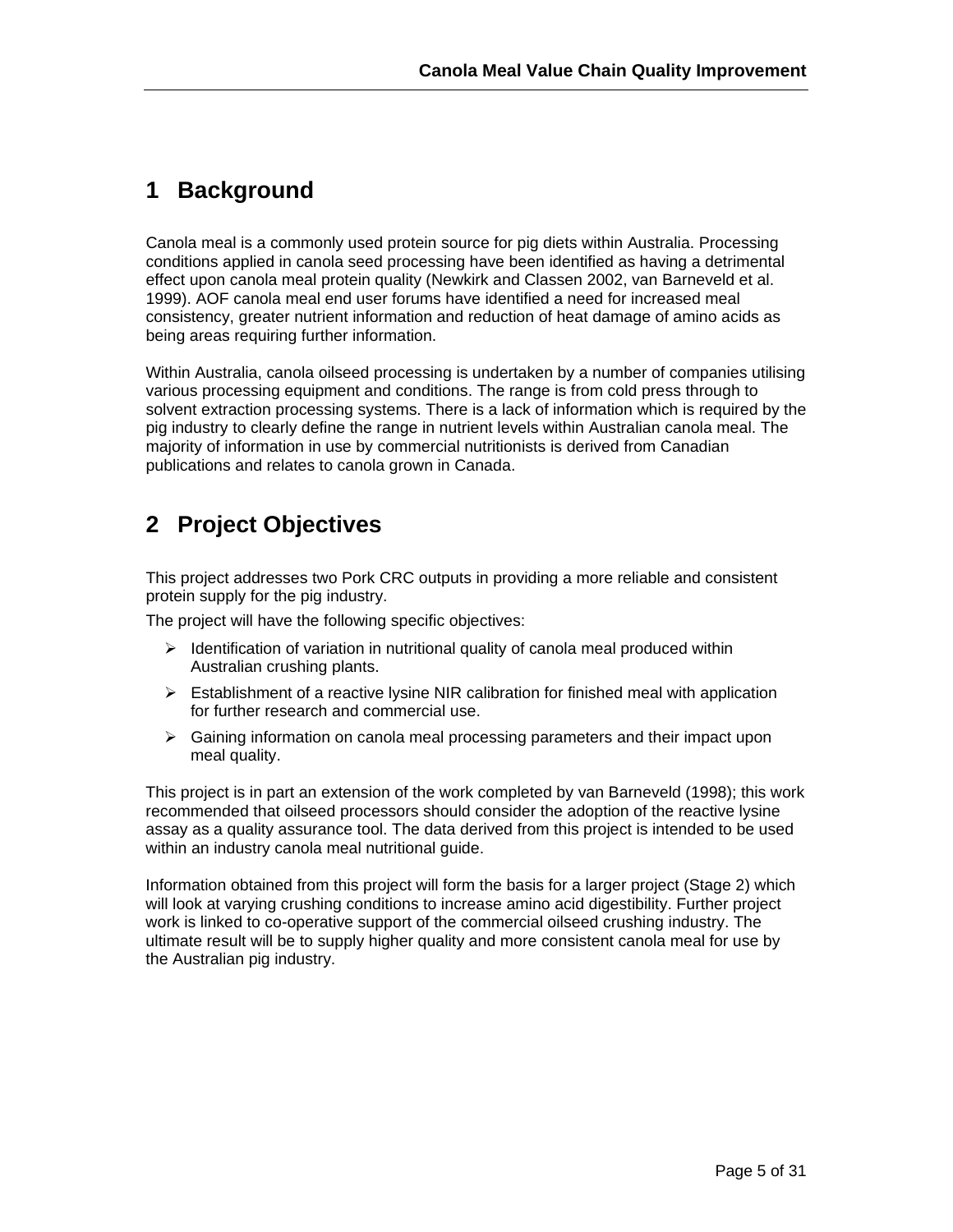# **3 Methodology**

#### **3.1 Sample Collection**

Oilseed crushing plants co-operating within the project were required to take samples during 2006. Canola seed being processed was derived from the 2005/06 harvest period.

Samples were collected from eight commercial crushing plants, these being:

| <b>Crushing Plant</b>             |
|-----------------------------------|
| Cargill Australia - Newcastle NSW |
| Cargill Australia - Melbourne Vic |
| Riverland Oilseeds - Numurkah Vic |
| Riverland Oilseeds - Pinjarra WA  |
| Riverland Oilseeds - Millicent SA |
| MSM Milling – Manildra NSW        |
| Atlantic Pacific Foods - NSW      |
| Cootamundra Oilseeds - NSW        |

Each crushing plant was required to collect samples over three different times of the day, for three different days and for three different weeks i.e. nine sampling events. Crushers were instructed to target sampling weeks within which different canola seedstock was being processed. The intent being to assess the level of variation which could occur in finished meal quality.

For each sampling event, the following samples were collected:

#### *All plants*

Canola seed – whole seed samples entering the crushing process, this being after any seed cleaning and being representative of the seed being crushed.

*All plants* 

Expeller cake –hot seedcake after oil extraction, where the crushing plant practices double pressing, this followed the second expeller press.

*Only for solvent plants*  Post solvent extraction – after oil has been removed by solvent extraction but prior to desolventising and toasting (DT).

*Only for solvent plants*  Post DT – after toasting hot cake samples

#### *All plants*

Finished Meal – samples equivalent to product supplied to clients, cooled and ground.

Samples were delivered to NSW DPI Wagga Wagga Agricultural Institute (WWAI).

Crushing plants taking part in the project were asked to supply information relating to the processing conditions operating within their crushing plants. Commercial sensitivity limited the availability of data from a number of companies.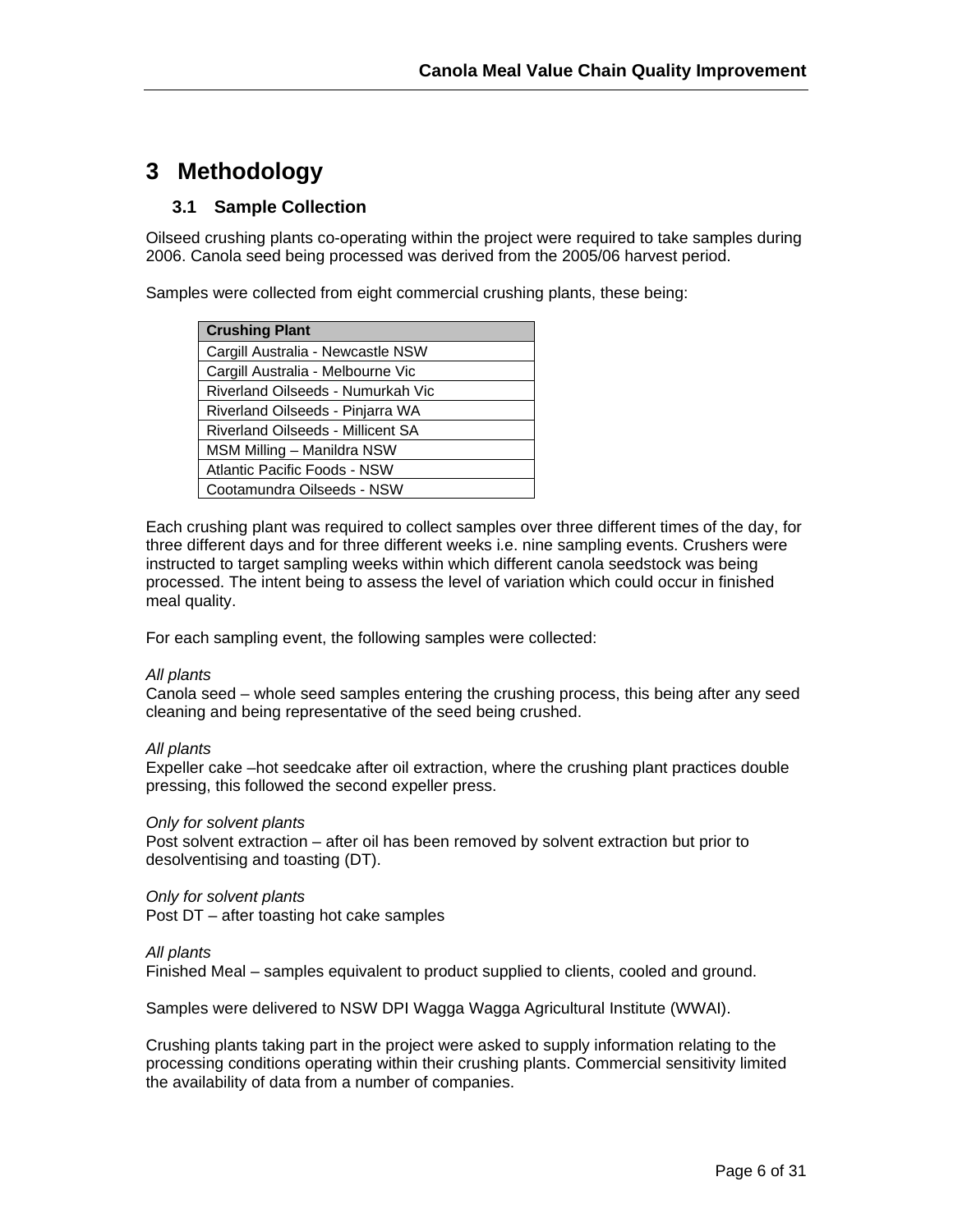#### **3.2 Sample Analyses**

Chemical analyses were carried out by internationally accepted methods at WWAI.

Moisture content: Moisture content is used to adjust analytical results to common moisture levels for comparison. Moisture in canola is determined by the method of the American Oil Chemists' Association (AOCS) Ai-2-75. The method has been modified to reduce the drying time at  $130^{\circ}$ C from the specified three hours to two hours as specified in AOF 4-1.5.

Oil content: The oil content was determined by the new recommended method of the AOF which is the FOSFA (Federation of Oils, Seeds and Fats Association) triple extraction method, AOF 4-1.24a.

Protein analysis: The protein analysis was carried out by Dumas combustion using a Leco analyser as described in method AOF 4-3.3.

Glucosinolates: Glucosinolates are measured as glucose following hydrolysis of the glucosinolates with myrosinase enzyme. The method is described in AOF 4-1.22.

Fatty acid profiles are determined by capillary gas chromatography after saponification and methylation of the fatty acids by method IOC 5508:1990 (International Olive Council).

Chloride: The samples were initially extracted by acetic acid extraction. Plant Chloride was then analysed at NSW DPI laboratories, Wollongbar by method SPAC 15 (Soil and Plant analysis Council 1998).

Minerals: The measurement of total minerals required digestion of the samples using nitricperchloric block digestion (SPAC method 6). The samples were then measured using ICP-AES (inductively coupled plasma) using method USEPA 6010 (United States Environmental Protection Agency 1994). Due to some questions regarding mineral level results, the samples were again analysed using microwave digestion and ICP-AES but gave identical results.

Water soluble carbohydrates: Australian Fodder Association (AFIA) method 11A

Fibre analysis: Fibre was analysed using an Ankom fibre analyser. The individual methods include:

Crude fibre: AOCS Ba 6a-05 (Ankom 10-21-05) Neutral detergent fibre (NDF): Ankom NDF method 8/98 Acid detergent fibre (ADF): Ankom NDF method 9/99

Neutral detergent insoluble nitrogen (NDIN): Ankom NDF method 8/98 + AFIA method 4R

Ash: AFIA method 10R

Amino acid analyses: completed by Degussa AG, Germany using protein hydrolysis.

Phytate, the mixed salt of phytic acid, is predominately found as inositol hexaphosphate esters (IP<sub>6</sub>) and pentaphosphate (IP<sub>5</sub>).

Phytate phosphorus: the HPLC separation of inositol phosphates completed by Sydney University was achieved using an HPLC anion exchanger and an isocratic mobile phase of sodium nitrate solution. The method is able to distinguish IP6 (phytate) from IP5 and lower inositol phosphates.

Reactive lysine: were determined by Massey University New Zealand according to the procedure of Moughan and Rutherfurd (1996).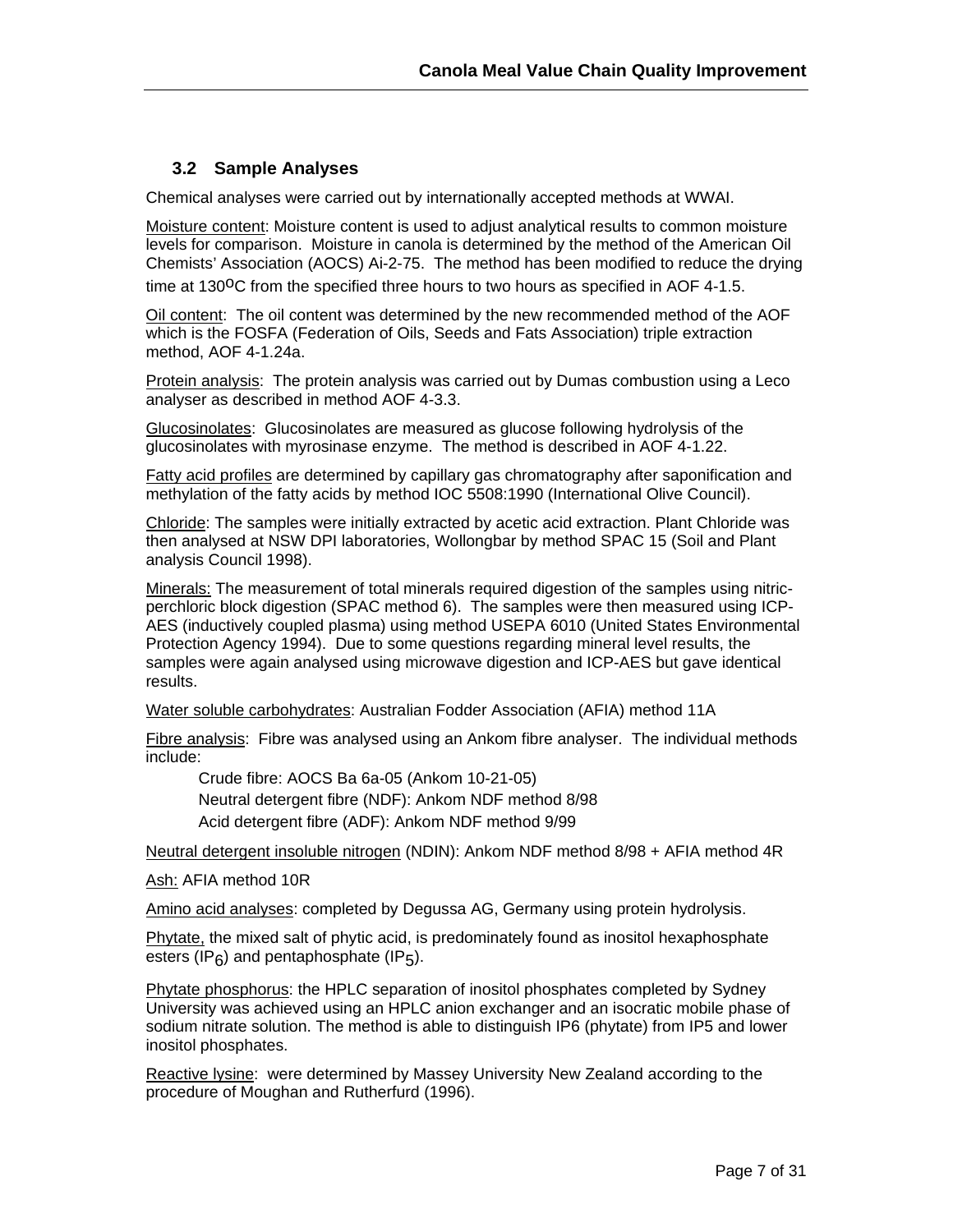### **4 Results**

#### **4.1 Samples and Processing Conditions**

A total of 249 samples were collected from eight crushing plants. Samples comprised 63 canola seedstock samples, 118 in-process samples and 68 finished meal samples.

It is recognised that considerable variation exists within the processing conditions applied by expeller extraction plant operations, this ranging from "cold press" production through to high temperatures. The three solvent-extraction plants operate with similar processing conditions.

The key steps in production of canola meal involve:

- Seed handling and cleaning
- Conditioning and flaking
- Expelling Expeller Plant Finished Meal
- Solvent extraction
- Desolventising and toasting  $\longrightarrow$  Solvent Plant Finished Meal

Cold press oil extraction - canola seed is not pre-conditioned prior to oil extraction, with temperatures up to 65°C being generated within the expeller due to frictional forces.

Expeller oil extraction – seed is heat conditioned and the expeller press operated to optimise oil extraction, this can generate meal temperatures up to 135°C for the brief period seed cake is passing through the press. Some plants operate double pass systems where seed cake is reprocessed to increase oil recovery.

Solvent extraction – involves a two stage oil extraction process, utilising an initial expeller extraction operating at 100 - 120°C, resulting in the production of a seed cake with approximately 20% oil (equivalent whole soybean cake). This then undergoes solvent oil extraction using hexane, and then a final desolventising and toasting process at temperatures of 100 - 115°C.

Both expeller and solvent oil extraction processes apply significant levels of heat to canola seed as it is being processed. The level of heat damage is influenced by the temperatures in operation, whether meal is double processed if from expeller plant operation and the degree of heat and time applied during desolventising and toasting.

#### **4.2 Analysis Results**

Chemical analysis results for canola seed used within this project are shown in Table 1. Crushing plant results have been grouped (Tables 2-9) into either expeller or solvent extraction results based upon the processing method employed to remove oil from the seedstock.

*Moisture:* levels for solvent extracted meals are higher than that found within expeller meals. The desolventising and toasting process is achieved through steam addition which increases meal moisture. There is additionally moisture contained within the gums added back to the finished meal.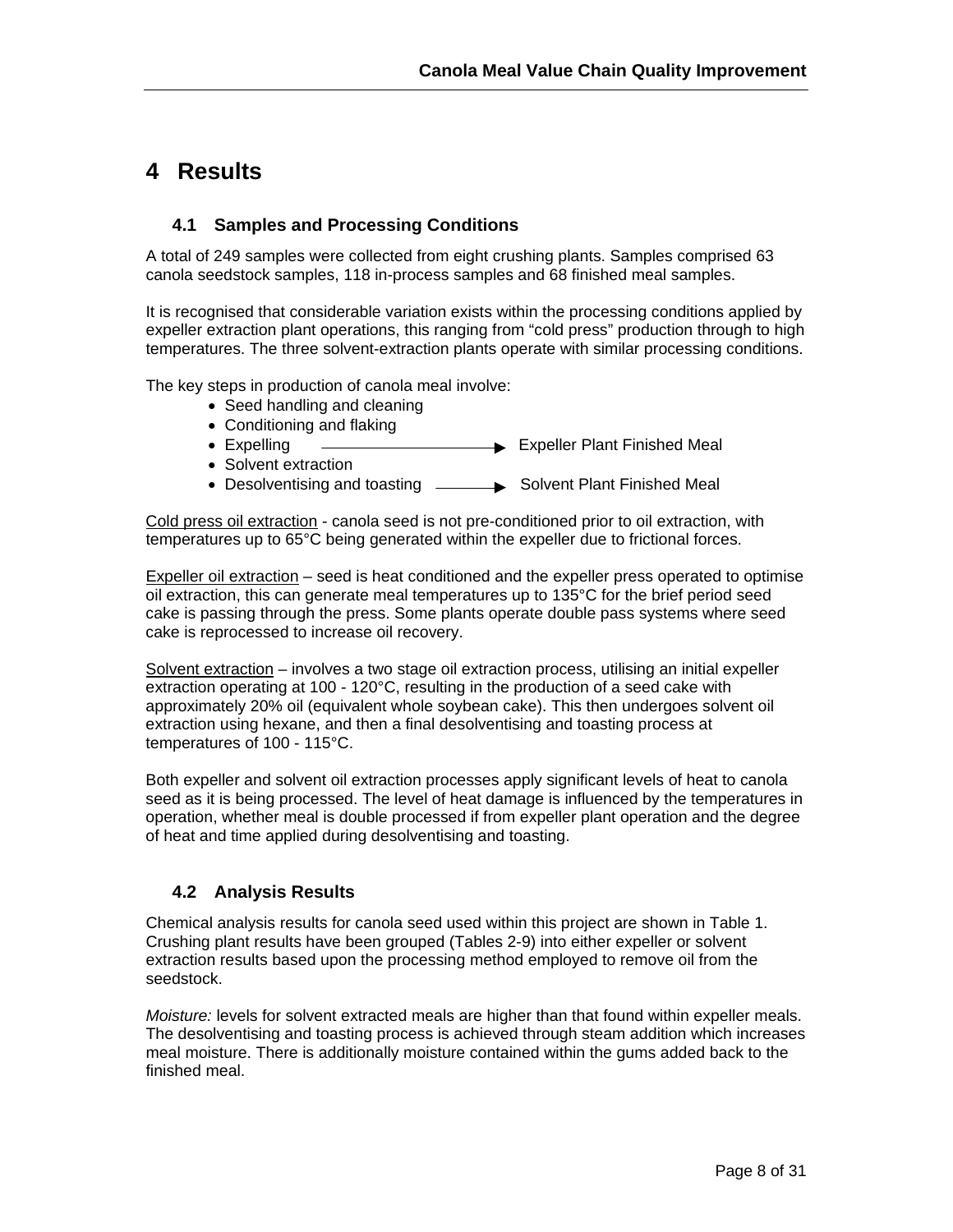*Oil extraction*: from canola seed is shown in Figure 1. This identifies the removal of oil through cold press, expeller or solvent extraction processing. Solvent processing plants remove 96%+ of the oil, with approximately half being extracted within the expeller and half in the solvent processing stages. In contrast, expeller plants are being operated to remove 75% of the canola seed oil content through the expeller processing stage.

The increase in oil content from post expeller or post solvent extraction to finished meal reflects the addition of gums back to the meal stream. Although processors vary in their level of oil refining and method of adding gums back to the finished meal, the addition rate is in the range 0 - 2%.

*Fatty acids profiles*: (Table 3) vary between expeller and solvent extracted meals. The changes in the major fatty acids from seed, through in-process sampling to finished meal is shown in Table 4. Palmitic acid and linoleic acid were consistently higher in solvent extracted meal than in expeller meal. Conversely, oleic acid and linolenic acid were higher in expeller meal. Linoleic acid content within the finished meal is a function of the residual oil, with solvent meals containing less linoleic acid relative to expeller and cold press meals.

*Protein content*: of finished meal varies both within and between crushing plants. Crude protein in the finished meal is positively correlated with canola seed protein content and negatively correlated with canola seed oil content (Figure 6). Due to the location of crushing plants taking part in this project, canola seed was derived from crops grown in NSW, Victoria, South Australia and Western Australia and harvested as part of the 05/06 harvest crop.

*Fibre content*: of finished meal was similar for both solvent and expeller meals.

*Water soluble carbohydrates*: or free sugar content, was also similar for both solvent and expeller meals.

*Glucosinolate levels*: were low in all finished meal samples. The change in glucosinolate content from seed through each stage of processing is shown in Figure 4. Data is expressed on an oil free and 10% moisture basis to take account of the major changes occurring with oil extraction. There was a decline in glucosinolate content with increasing levels of heat during processing, with both expeller and solvent extracted meals showing reduced glucosinolate levels compared to cold press meals.

*Sinapine levels:* also showed a trend to decline with heat processing (Figure 5), the greatest reduction occurring with desolventising and toasting (DT).

*Amino acid profile*: for canola meal is shown in Table 5 and 6. There is a trend for higher total lysine in crude protein with cold press meal, with both expeller and solvent extracted meals having lower total lysine levels. Table 6 identifies total, reactive and revert lysine in finished meal.

*Mineral assay*: results are shown in Table 7. Figure 4 and Table 8. identifies the relationship between total phosphorus and phytate phosphorus. Phytate phosphorus is identified as representing 87% of total phosphorus content. Cold pressed canola meal is shown to have less IP<sub>5</sub> phytate bound phosphorus than expeller or solvent meals. Figures 3. provides the correlation between phytate phosphorus and total phosphorus.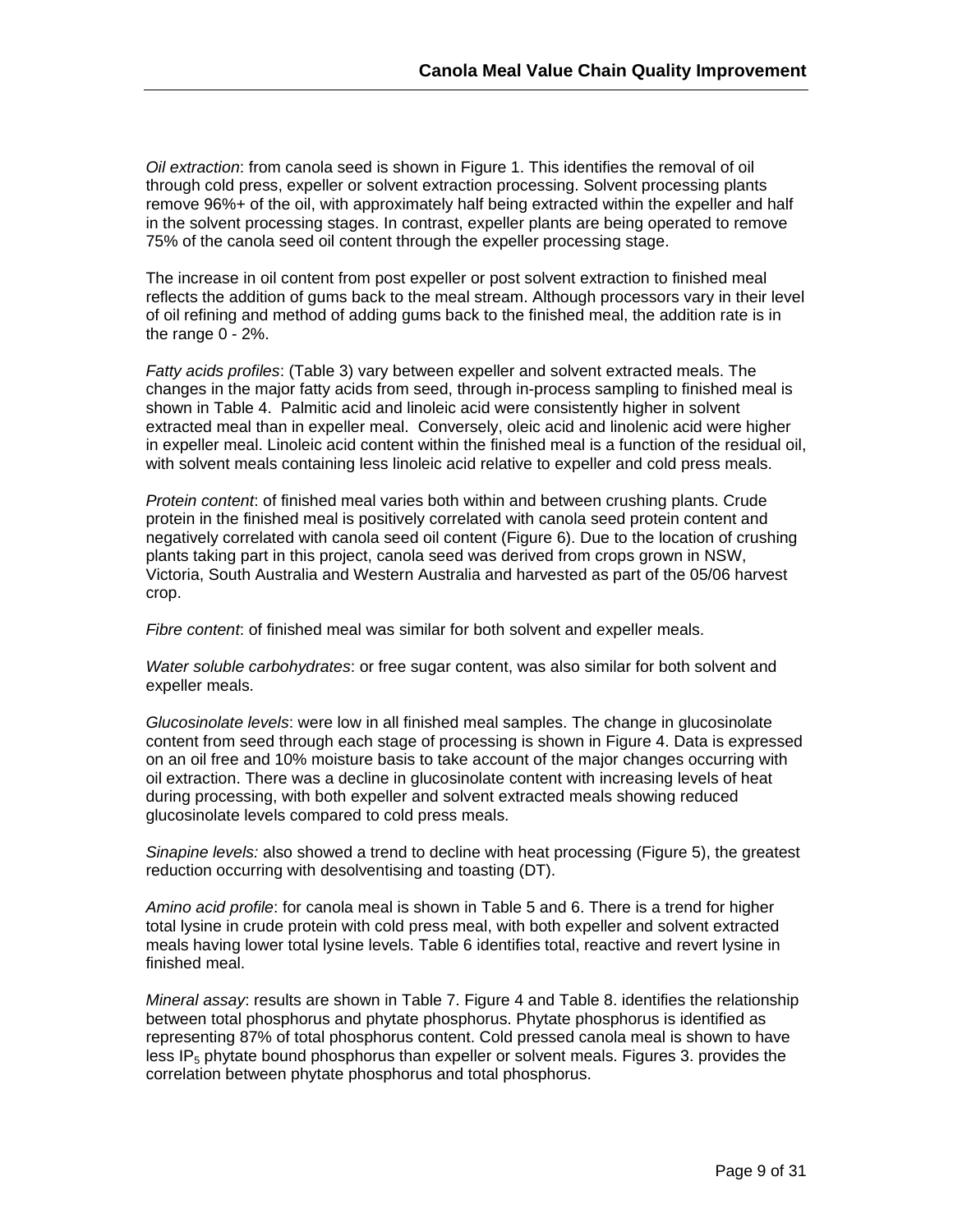

*Figure 1 Oil content of seed, in-process and finished meal canola samples (%, as received)* 

| Table 1 Chemical Composition of canola seed (as received) |  |  |  |
|-----------------------------------------------------------|--|--|--|
|-----------------------------------------------------------|--|--|--|

|                 |          | <b>Expeller Extracted Meal</b> |      |      |      |           | <b>Solvent Extracted Meal</b> |      |      |      |      |
|-----------------|----------|--------------------------------|------|------|------|-----------|-------------------------------|------|------|------|------|
| <b>Nutrient</b> | Units    | n                              | Mean | Min. | Max. | <b>SD</b> | n                             | Mean | Min. | Max. | -SD  |
| Moisture        | %        | 36                             | 5.8  | 4.9  | 6.7  | 0.47      | 27                            | 5.8  | 5.3  | 6.3  | 0.27 |
| Crude Protein   | %        | 36                             | 23.7 | 20.1 | 28.9 | 2.27      | 27                            | 23.7 | 22.2 | 26.4 | 1.06 |
| Crude Fat       | %        | 36                             | 42.4 | 35.5 | 46.4 | 2.42      | -27                           | 41.1 | 36.2 | 42.6 | 1.41 |
| Glucosinolates  | umoles/g | 36                             | 6.1  | 3.6  | 7.9  | 1.11      | 27                            | 6.3  | 4.1  | 9.2  | 1.01 |
| Sinapine        | g/kg     | 12                             | 6.8  | 6.0  | 7.5  | 0.060     | 9                             | 6.4  | 6.1  | 6.9  | 0.28 |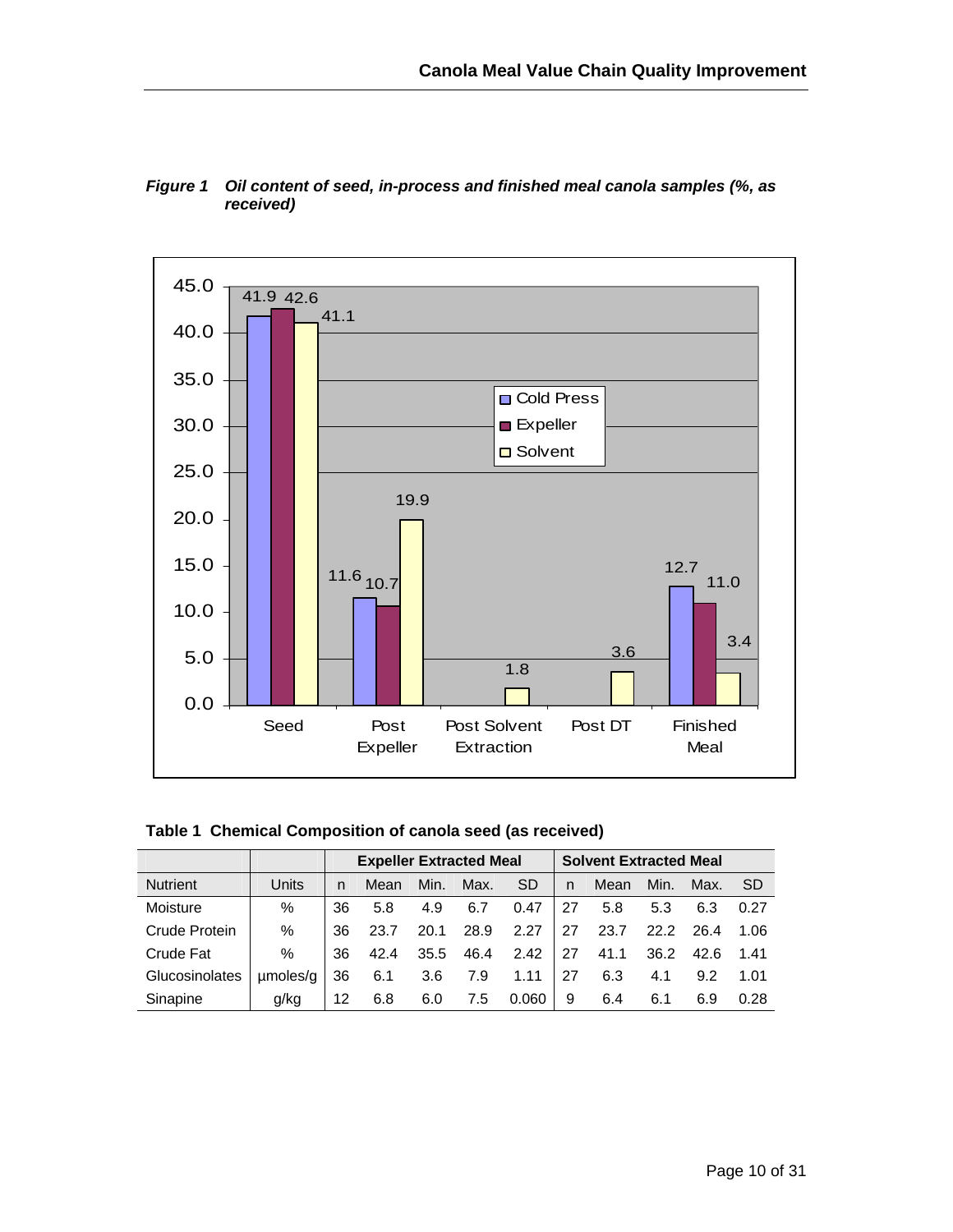|                     |              | <b>Expeller Extracted Meal</b> |             |      |      |           |    | <b>Solvent Extracted Meal</b> |      |      |           |
|---------------------|--------------|--------------------------------|-------------|------|------|-----------|----|-------------------------------|------|------|-----------|
| <b>Nutrient</b>     | <b>Units</b> | $\mathbf n$                    | <b>Mean</b> | Min. | Max. | <b>SD</b> | n  | <b>Mean</b>                   | Min. | Max. | <b>SD</b> |
|                     |              |                                |             |      |      |           |    |                               |      |      |           |
| Moisture            | %            | 41                             | 7.1         | 3.9  | 11.9 | 2.15      | 27 | 10.7                          | 9.3  | 12.0 | 0.86      |
| Crude Protein       | %            | 41                             | 36.3        | 31.6 | 41.7 | 2.62      | 27 | 37.3                          | 33.3 | 42.5 | 1.87      |
| <b>Crude Fat</b>    | %            | 41                             | 11.1        | 8.5  | 17.0 | 1.55      | 27 | 3.4                           | 1.8  | 4.8  | 0.7       |
| Linoleic Acid       | %            | 41                             | 2.40        | 1.90 | 3.47 | 0.312     | 27 | 0.87                          | 0.45 | 1.16 | 0.161     |
| <b>Crude Fibre</b>  | %            | 17                             | 10.6        | 9.6  | 13.2 | 0.98      | 9  | 9.85                          | 9.1  | 10.2 | 0.39      |
| <b>NDF</b>          | %            | 17                             | 24.1        | 20.9 | 28.1 | 1.88      | 9  | 24.1                          | 21.7 | 27.2 | 0.90      |
| <b>ADF</b>          | %            | 17                             | 16.9        | 15.8 | 19.3 | 0.88      | 9  | 16.4                          | 14.6 | 17.2 | 0.81      |
| <b>Free Sugars</b>  | %            | 17                             | 9.8         | 8.8  | 10.5 | 0.54      | 9  | 10.5                          | 10.0 | 11.1 | 0.47      |
| Ash                 | %            | 17                             | 6.3         | 5.5  | 7.1  | 0.47      | 9  | 7.3                           | 6.7  | 8.7  | 0.60      |
| Glucosinolates      | umoles/g     | 41                             | 5.26        | 2.36 | 8.92 | 1.720     | 27 | 1.73                          | 0.49 | 3.09 | 0.790     |
| Sinapine            | g/kg         | 17                             | 9.7         | 8.2  | 11.0 | 0.876     | 9  | 7.9                           | 6.8  | 9.3  | 0.828     |
| <b>Bulk Density</b> | kg/hl        | 41                             | 59.2        | 54.0 | 66.5 | 2.39      | 27 | 52.4                          | 47.5 | 52.5 | 2.61      |

**Table 2 Chemical Composition of expeller and solvent extracted canola meal (as received)**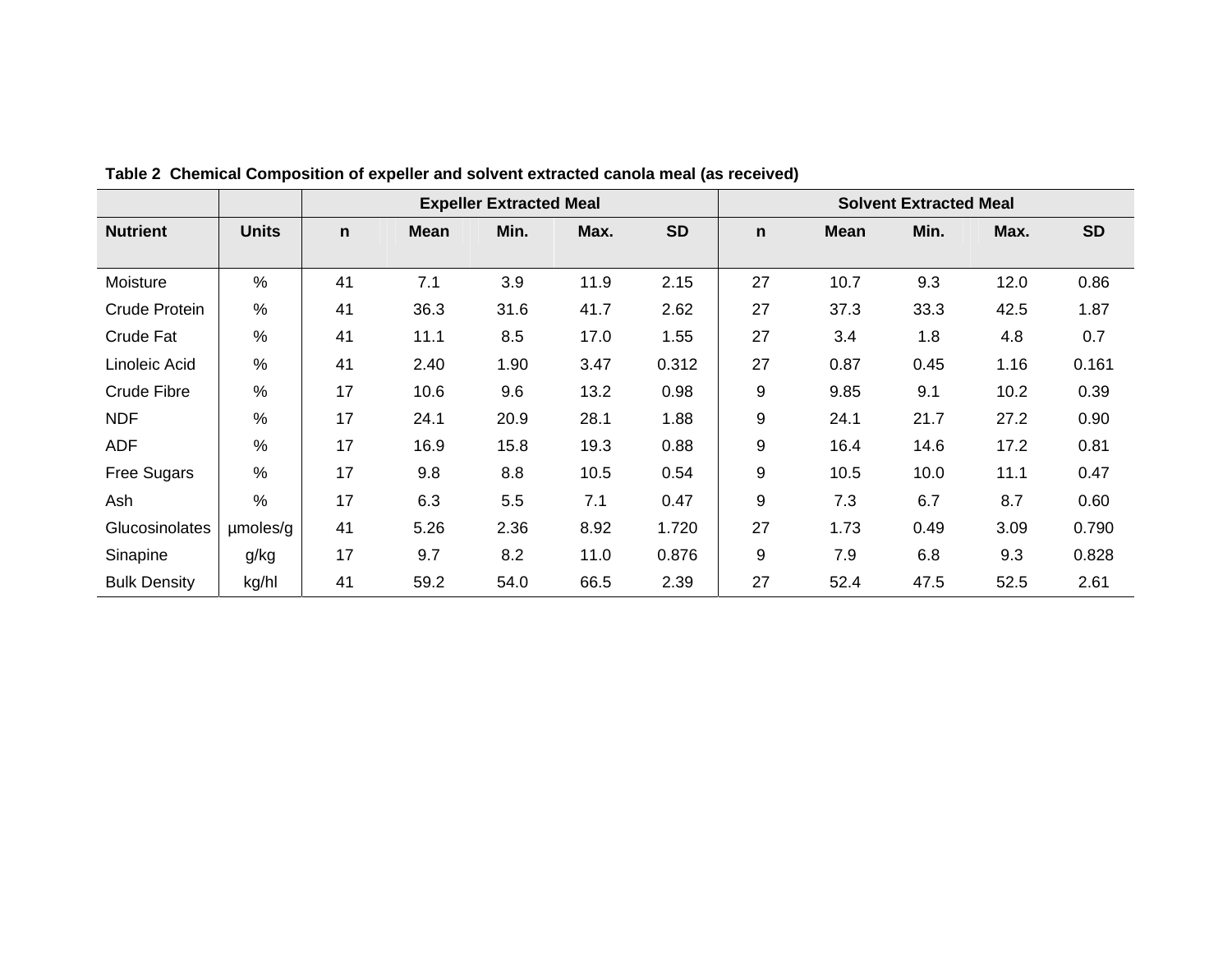|                   |             |       | <b>Expeller Extracted Meal n=41</b> |           |             |       | <b>Solvent Extracted Meal n=27</b> |           |
|-------------------|-------------|-------|-------------------------------------|-----------|-------------|-------|------------------------------------|-----------|
| <b>Fatty Acid</b> | <b>Mean</b> | Min.  | Max.                                | <b>SD</b> | <b>Mean</b> | Min.  | Max.                               | <b>SD</b> |
| C14:0             | 0.08        | 0.02  | 0.11                                | 0.021     | 0.14        | 0.06  | 0.26                               | 0.037     |
| C16:0             | 5.17        | 4.61  | 6.26                                | 0.354     | 7.45        | 6.46  | 8.31                               | 0.510     |
| C16:1             | 0.66        | 0.44  | 0.87                                | 0.091     | 1.82        | 1.06  | 2.72                               | 0.401     |
| C18:0             | 2.05        | 1.78  | 2.35                                | 0.162     | 2.00        | 1.62  | 2.40                               | 0.265     |
| C18:1             | 58.81       | 54.84 | 62.04                               | 1.673     | 53.90       | 51.79 | 57.55                              | 1.540     |
| C18:2             | 21.61       | 20.06 | 25.34                               | 1.025     | 25.43       | 23.63 | 27.44                              | 1.012     |
| C18:3             | 9.66        | 7.66  | 11.29                               | 0.998     | 7.87        | 6.88  | 9.03                               | 0.509     |
| C20:0             | 0.46        | 0.28  | 0.59                                | 0.069     | 0.34        | 0.18  | 0.48                               | 0.082     |
| C20:1             | 0.82        | 0.61  | 0.97                                | 0.077     | 0.47        | 0.26  | 0.66                               | 0.093     |
| C22:0             | 0.24        | 0.03  | 0.48                                | 0.067     | 0.20        | 0.12  | 0.37                               | 0.055     |
| C22:1             | 0.12        | 0.03  | 0.54                                | 0.102     | 0.07        | 0.02  | 0.14                               | 0.036     |
| C24:0             | 0.19        | 0.06  | 0.76                                | 0.118     | 0.17        | 0.01  | 0.34                               | 0.082     |
| C24:1             | 0.14        | 0.01  | 0.29                                | 0.049     | 0.13        | 0.04  | 0.34                               | 0.070     |

**Table 3 Fatty acid composition of oil (percentages of mass individual fatty acids identified) in expeller and solvent extracted canola meal**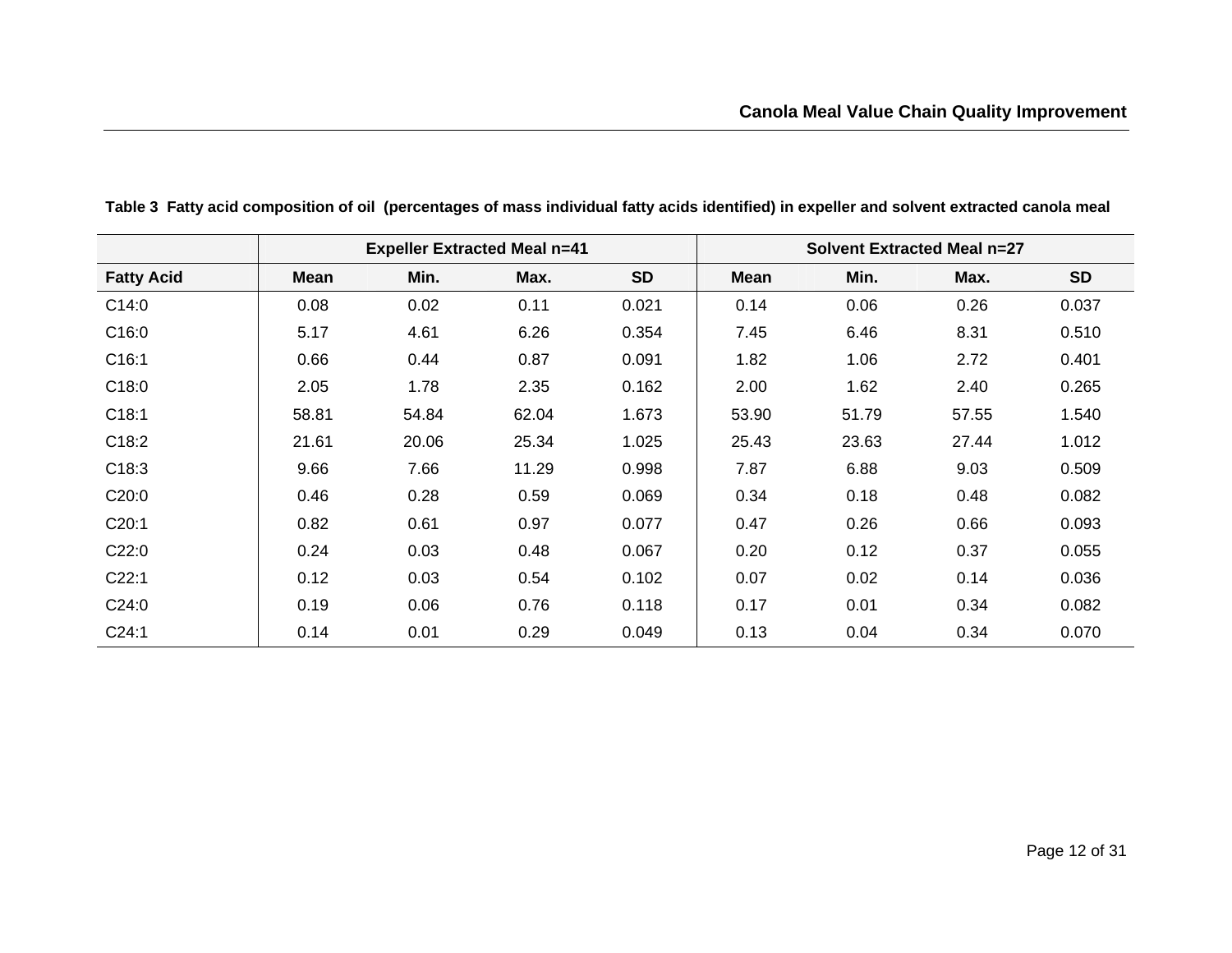**Table 4 Fatty acid profile of oil in canola seed, in-process and finished meal samples from expeller and solvent extraction processing systems (percentages of mass individual fatty acids identified)** 

| <b>Extraction</b><br><b>Process</b> | <b>Fatty</b><br><b>Acid</b> | <b>Seed</b> | <b>Expeller</b> | <b>Post</b><br><b>Solvent</b> | <b>Post DT</b> | <b>Finished</b><br><b>Meal</b> |
|-------------------------------------|-----------------------------|-------------|-----------------|-------------------------------|----------------|--------------------------------|
| <b>Expeller</b>                     | C16:0                       | 4.2         | 5.0             |                               |                | 5.17                           |
| Solvent                             | C16:0                       | 4.3         | 4.7             | 7.26                          | 7.17           | 7.45                           |
| <b>Expeller</b>                     | C18:0                       | 2.0         | 2.0             |                               |                | 2.06                           |
| Solvent                             | C18:0                       | 2.1         | 2.0             | 2.19                          | 1.97           | 2.00                           |
| <b>Expeller</b>                     | C18:1                       | 61.8        | 58.9            |                               |                | 58.90                          |
| Solvent                             | C18:1                       | 61.7        | 60.7            | 52.86                         | 54.20          | 53.90                          |
| <b>Expeller</b>                     | C18:2                       | 19.3        | 21.4            |                               |                | 21.52                          |
| Solvent                             | C18:2                       | 19.3        | 20.4            | 25.80                         | 25.33          | 25.43                          |

| Table 5 Amino acid content of expeller and solvent extracted canola meal (g/kg, as |  |
|------------------------------------------------------------------------------------|--|
| received)                                                                          |  |

|                   |             | <b>Solvent Extracted Meal n=17</b><br><b>Expeller Extracted Meal n=9</b> |      |           |             |      |      |           |
|-------------------|-------------|--------------------------------------------------------------------------|------|-----------|-------------|------|------|-----------|
| <b>Amino Acid</b> | <b>Mean</b> | Min.                                                                     | Max. | <b>SD</b> | <b>Mean</b> | Min. | Max. | <b>SD</b> |
| Methionine        | 7.0         | 6.2                                                                      | 7.6  | 0.50      | 7.2         | 6.7  | 7.7  | 0.26      |
| Cystine           | 8.6         | 7.7                                                                      | 9.4  | 0.53      | 8.7         | 8.2  | 9.4  | 0.39      |
| M+C               | 15.6        | 14.0                                                                     | 17.0 | 0.95      | 16.0        | 15.0 | 17.3 | 0.64      |
| Lysine            | 19.7        | 17.7                                                                     | 21.1 | 1.05      | 20.2        | 19.5 | 21.4 | 0.58      |
| Threonine         | 15.0        | 13.7                                                                     | 16.1 | 0.71      | 15.6        | 14.9 | 16.5 | 0.46      |
| Tryptophan        | 4.9         | 4.2                                                                      | 5.4  | 0.40      | 5.1         | 4.8  | 5.4  | 0.18      |
| Arginine          | 21.5        | 18.6                                                                     | 23.9 | 1.67      | 22.1        | 20.8 | 24.0 | 0.92      |
| <b>Isoleucine</b> | 13.9        | 12.5                                                                     | 14.9 | 0.80      | 14.3        | 13.5 | 15.2 | 0.45      |
| Leucine           | 24.3        | 21.5                                                                     | 26.4 | 1.54      | 25.3        | 23.7 | 27.4 | 1.03      |
| Valine            | 17.9        | 16.4                                                                     | 19.0 | 0.88      | 18.6        | 17.5 | 19.5 | 0.53      |
| Histidine         | 9.5         | 8.5                                                                      | 10.2 | 0.51      | 9.9         | 9.3  | 10.5 | 0.36      |
| Phenylalanine     | 14.1        | 12.3                                                                     | 15.4 | 1.00      | 14.6        | 13.7 | 15.6 | 0.50      |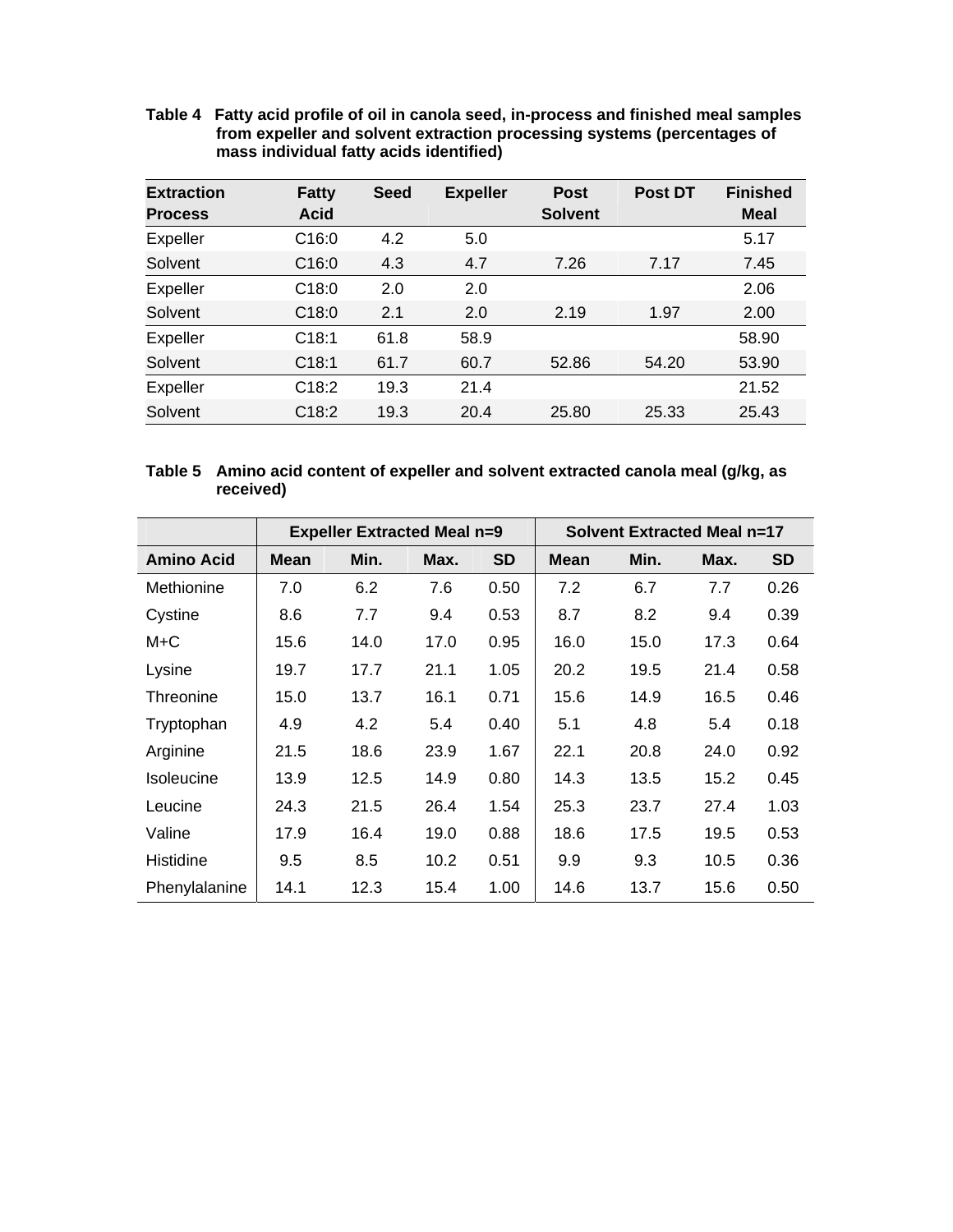|                   | <b>Expeller Extracted</b><br>Meal $n=17$ | <b>Solvent Extracted Meal</b><br>$n=9$ | <b>All Meal</b><br>$n=26$ |
|-------------------|------------------------------------------|----------------------------------------|---------------------------|
| <b>Amino Acid</b> | <b>Mean</b>                              | <b>Mean</b>                            | <b>Mean</b>               |
| Methionine        | 1.98                                     | 1.94                                   | 1.96                      |
| Cystine           | 2.44                                     | 2.36                                   | 2.41                      |
| $M+C$             | 4.43                                     | 4.33                                   | 4.39                      |
| Lysine            | 5.59                                     | 5.46                                   | 5.55                      |
| Threonine         | 4.25                                     | 4.23                                   | 4.24                      |
| Tryptophan        | 1.37                                     | 1.37                                   | 1.37                      |
| Arginine          | 6.09                                     | 5.98                                   | 6.05                      |
| Isoleucine        | 3.92                                     | 3.87                                   | 3.91                      |
| Leucine           | 6.88                                     | 6.85                                   | 6.87                      |
| Valine            | 5.08                                     | 5.03                                   | 5.06                      |
| Histidine         | 2.68                                     | 2.67                                   | 2.68                      |
| Phenylalanine     | 3.99                                     | 3.95                                   | 3.98                      |

#### **Table 6** *Amino acid content of expeller and solvent extracted canola meal (% in crude protein)*

**Figure 2 Total lysine in crude protein of cold press, expeller and solvent extracted canola meal samples (% in crude protein). Data points represent individual daily samples** 

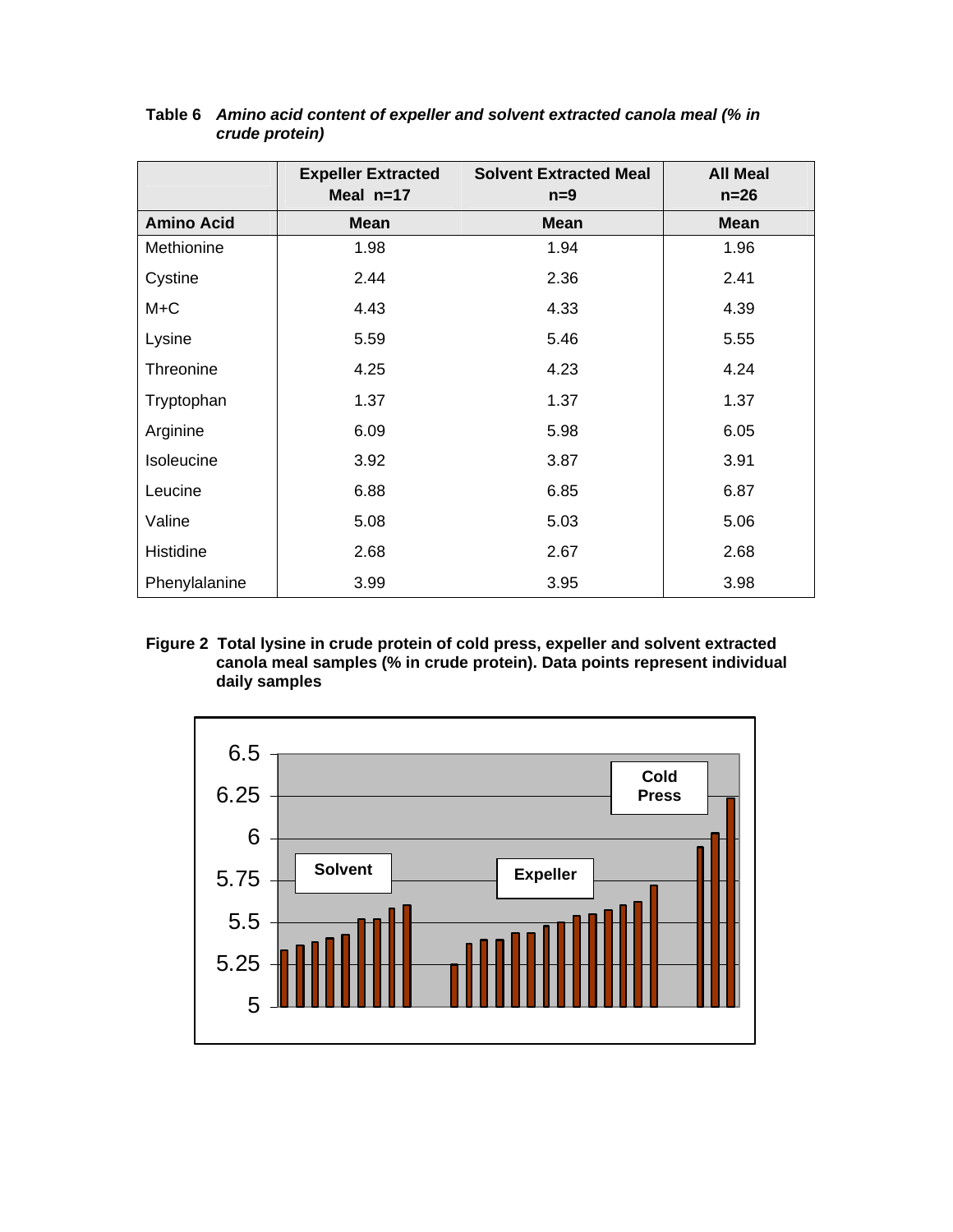| Table 7 Total, reactive and revert lysine content of cold pressed, expeller and |
|---------------------------------------------------------------------------------|
| solvent extracted canola meals (g/kg, as received)                              |

|                           | <b>Cold Pressed</b> | <b>Expeller</b> | <b>Solvent</b> |
|---------------------------|---------------------|-----------------|----------------|
| <b>Total Lysine</b>       | 20.68               | 19.58           | 20.17          |
| Reactive Lysine           | 17.80               | 15.46           | 15.42          |
| Non Reactive - % of total | 13.9%               | 21.0%           | 23.5%          |

### **Table 8 Mineral content of canola meal (as received)**

|                      |              |      |      | Canola Meal n=26 |           |
|----------------------|--------------|------|------|------------------|-----------|
| <b>Mineral</b>       | <b>Units</b> | Mean | Min. | Max.             | <b>SD</b> |
| Calcium              | %            | 0.56 | 0.45 | 0.67             | 0.056     |
| Phosphorus           | ℅            | 0.96 | 0.79 | 1.19             | 0.116     |
| Phytate-P (1)        | ℅            | 0.83 | 0.63 | 1.01             | 1.084     |
| Phytate-P in Total-P | %            | 85.9 | 67.0 | 95.0             |           |
|                      |              |      |      |                  |           |
| Chlorine             | %            | 0.10 | 0.06 | 0.13             | 0.019     |
| Potassium            | %            | 1.26 | 1.05 | 1.44             | 1.010     |
| Sulphur              | ℅            | 0.62 | 0.50 | 0.70             | 0.057     |
| Magnesium            | %            | 0.47 | 0.38 | 0.55             | 0.052     |
| Copper               | mg/kg        | 3.9  | 3.0  | 4.7              | 0.39      |
| <b>Iron</b>          | mg/kg        | 138  | 78   | 457              | 78.4      |
| Manganese            | mg/kg        | 52   | 40   | 61               | 6.5       |
| Zinc                 | mg/kg        | 45   | 36   | 54               | 4.9       |

(1) IP<sub>5</sub> and IP<sub>6</sub> combined

| Table 9 Phytate phosphorus content of cold press, expeller and solvent extracted |
|----------------------------------------------------------------------------------|
| canola meal samples                                                              |

|                   | Total<br><b>Phosphorus</b><br>(mg/g) | <b>Phytate-P</b><br>IP <sub>6</sub> (mg/g) | <b>Phytate-P</b><br>$IP_5$ (mg/g) | <b>Phytate-P</b><br>$IP_6$ + $IP_5$<br>(mg/g) | <b>Proportion of</b><br>phytate-P in<br>total $P$ (%) | $IP_6$ : $IP_5$ |
|-------------------|--------------------------------------|--------------------------------------------|-----------------------------------|-----------------------------------------------|-------------------------------------------------------|-----------------|
| <b>Solvent</b>    | 10.19                                | 7.989                                      | 0.831                             | 8.820                                         | 0.866                                                 | 10.00           |
| <b>Expeller</b>   | 9.57                                 | 7.586                                      | 0.857                             | 8.444                                         | 0.882                                                 | 9.28            |
| <b>Cold Press</b> | 8.40                                 | 7.030                                      | 0.197                             | 7.227                                         | 0.861                                                 | 41.19           |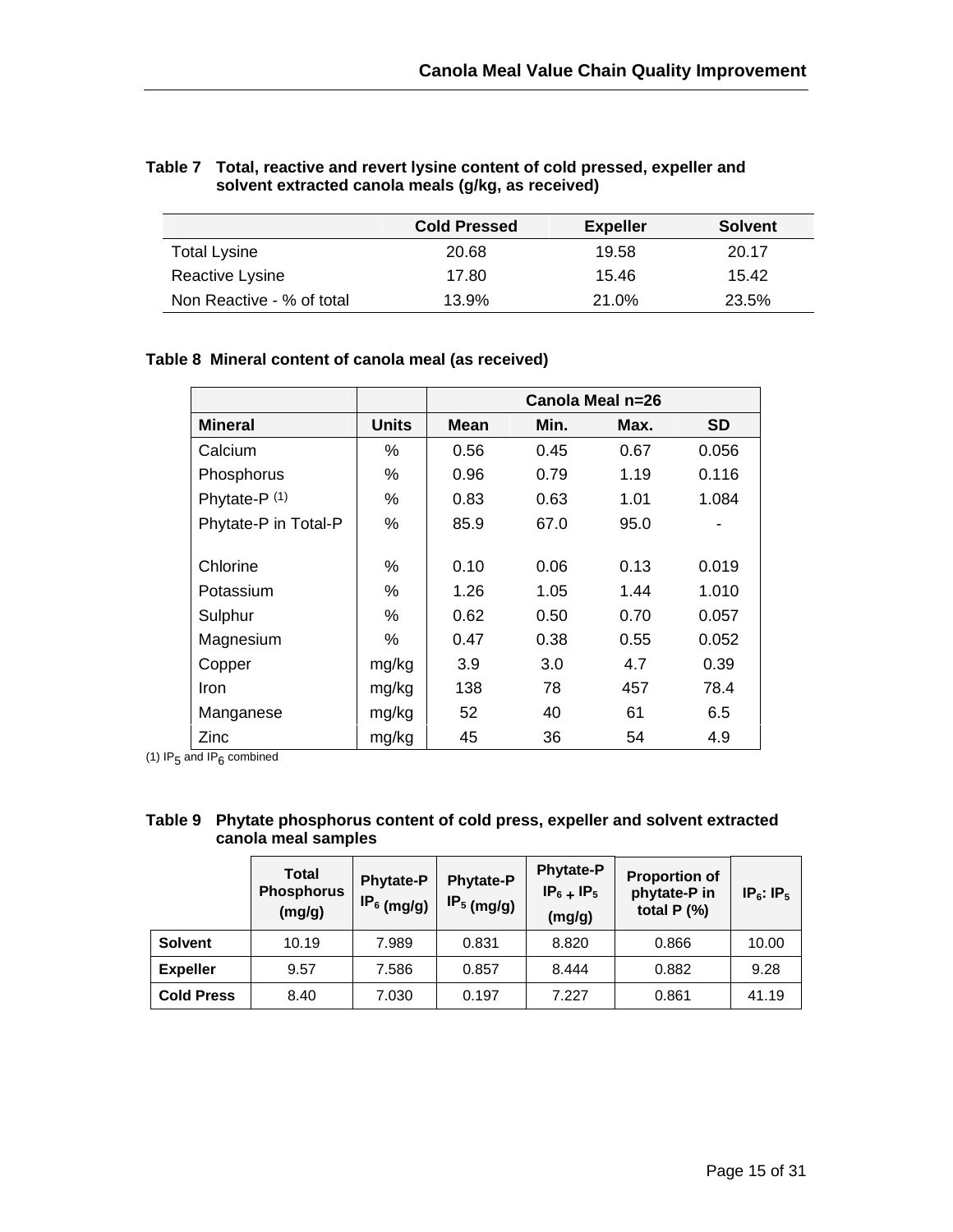

**Figure 3 Relationship between total and phytate phosphorus in canola meal** 



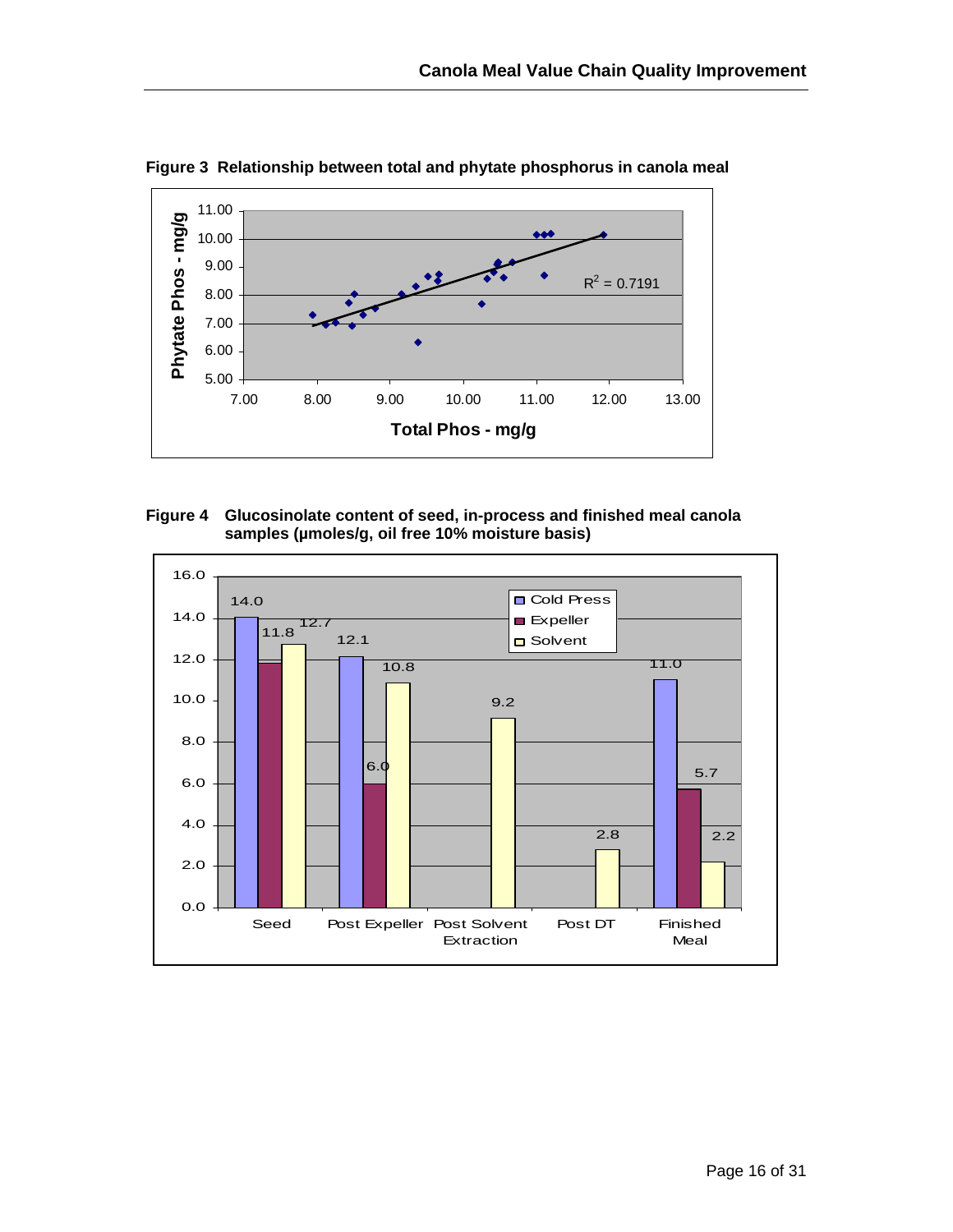



#### **Figure 6 Relationship between the canola seed protein and oil content to finished meal protein content (%, as received)**

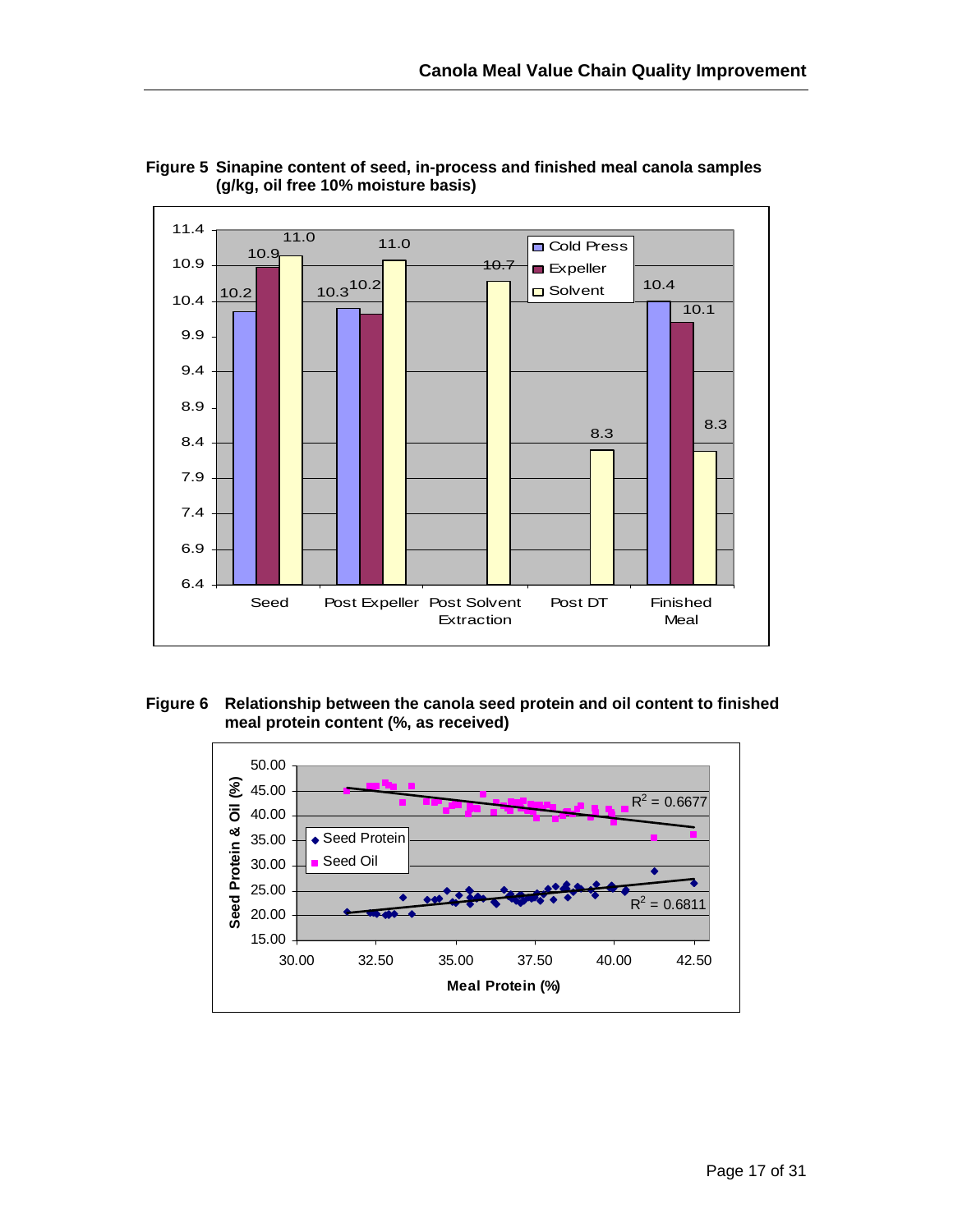# **5 Discussion**

#### **5.1 Chemical Composition**

### **5.1.1 Oil Content**

The processing systems in use have a significant impact upon the amount of oil extracted from canola seed and the residual oil within the finished meal. The project results provide data relating to the variation occurring between meal samples derived from both expeller and solvent extraction plants. There is a greater range in residual oil in meal resulting from expeller plant processing. Solvent extraction provides a more efficient oil extraction process which results in more consistent finished meal oil content. As residual oil is recognised as impacting upon digestible energy content for pigs, the results of this project support the recommendations of van Barneveld (1998) that expeller processed canola meal samples should be tested for crude protein and fat prior to use, whilst solvent extracted meals samples are more consistent for fat content and only protein analysis is required by stockfeed manufacturers and pig producers.

Canola meal provides a source of linoleic acid to meet the requirements of some livestock species. The level of linoleic acid found in canola meal is of significance, with higher levels being supplied from meals that contain higher residual oil content.

The practice of adding gums back to the finished meal results in an increase in oil content and digestible energy. This process also results in a reduction in meal dust levels. Whilst the results indicate some crushers are not adding back gums to their meal, the typical addition rate is in the order 0.5 – 2%. This addition level is in line with reported gum addition rates within the Canadian canola industry (Hickling 2001).

The fatty acid profile is different between expeller and solvent meal. Whilst there is recognised variation in fatty acid levels in canola seed (McFadden et al. 2006), the data from this project would indicate that there are differences between processing systems. Solvent oil extraction removes a greater amount of oil from the seed, the residual oil left after the solvent process differs from that remaining after expeller extraction. Palmitic acid and linoleic acid were also consistently higher in solvent extracted meal but oleic and linolenic acids were lower than expeller meal. This would suggest that oleic and linolenic acids are more easily removed from the seed under mechanical extraction.

### **5.1.2 Protein Content**

Both canola seed stock and finished meal protein levels have been identified as being highly variable. The major factor affecting meal protein is canola seed protein and oil content. Consistent cropping years will result more consistent finished meal quality. The 2005 harvest year, as identified by McFadden et al. (2006), resulted in variable canola seed quality, with some regions providing high oil content seed whilst others regions experienced a dry finish with lower oil and higher protein seed. Table 10. provides a comparison between the seed samples used within this project and those derived from bulk handler silo samples from the 2005 harvest year. Seed used within this project is in line with the wider harvest sampling, with the exception of some lower oil and higher protein seed in use at one of the crushing plants.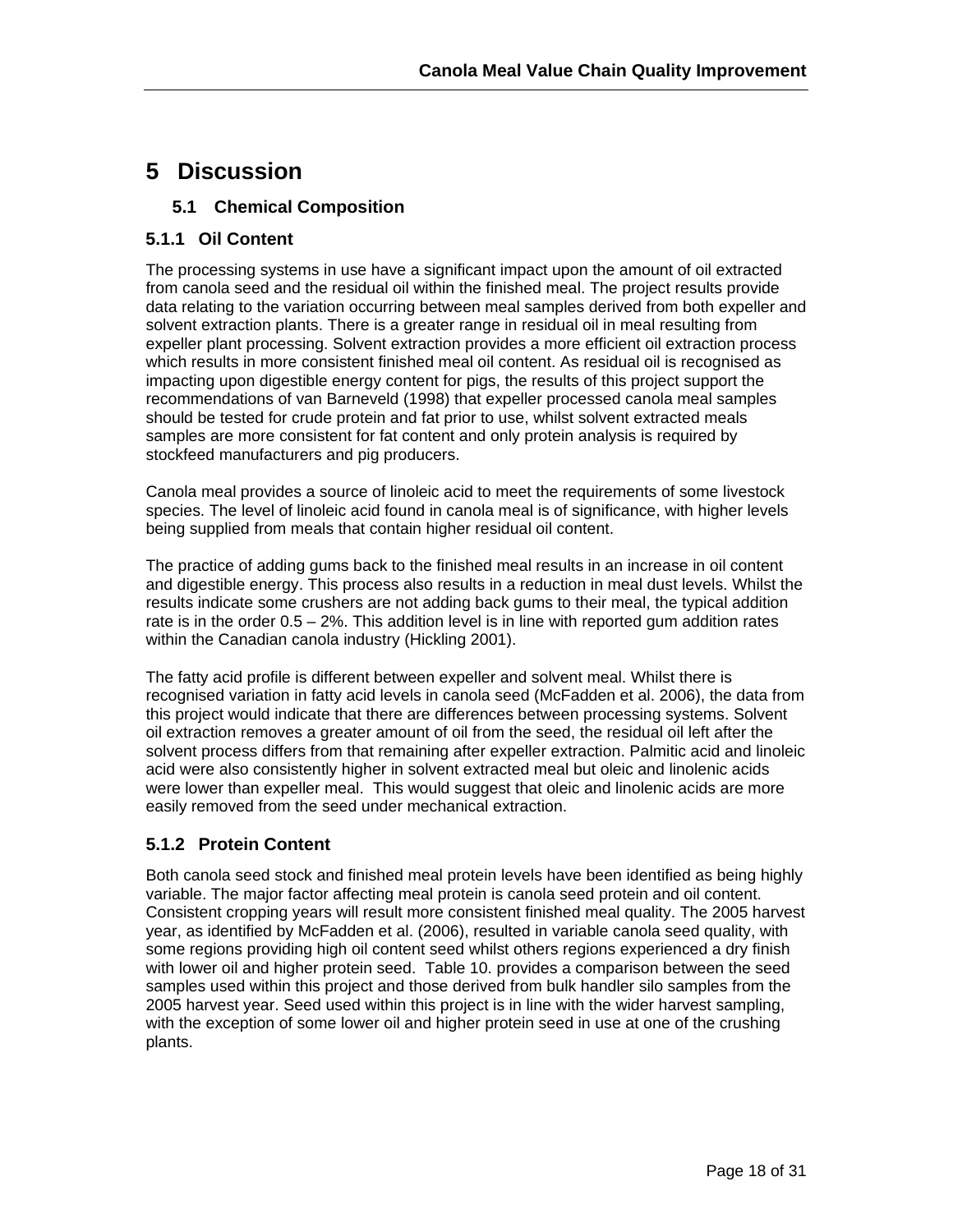It should be noted that the intent of this project was to assess the potential level of variation which can occur, with crushers being instructed to collect samples when seed was from a consistent source during each sampling week. In some cases this would have been canola seed supplied direct from farm. The 2005 Quality of Australian Canola results have been derived from retained bulk handler silo samples. There would be a level of co-mingling of different individual deliveries consolidated to provide these silo samples.

|                        | Oil            | <b>Protein</b>           | <b>Glucosinolates</b> |  |
|------------------------|----------------|--------------------------|-----------------------|--|
|                        | 6% moist basis | Oil free 10% moist basis | 6% moist basis        |  |
| <b>Project Samples</b> |                |                          |                       |  |
| n                      | 63             | 63                       | 63                    |  |
| Mean                   | 41.8           | 38.9                     | 6.2                   |  |
| Min                    | 35.4           | 35.6                     | 3.6                   |  |
| Max                    | 46.4           | 42.7                     | 9.3                   |  |
| <b>SD</b>              | 2.19           | 1.88                     | 1.08                  |  |
| <b>CV</b>              | 5.3%           | 4.8%                     | 17.4%                 |  |
| McFadden et al (2006)  |                |                          |                       |  |
| n                      | 91             | 91                       | 91                    |  |
| Mean                   | 41.65          | 36.36                    | 7.84                  |  |
| Min                    | 36.50          | 32.10                    | 3.00                  |  |
| Max                    | 46.10          | 40.20                    | 12.00                 |  |
| <b>SD</b>              | 1.76           | 1.96                     | 2.05                  |  |
| <b>CV</b>              | 4.2%           | 5.4%                     | 26.1%                 |  |

#### **Table 10 Canola seed oil, protein and glucosinolate content relative to published 2005 harvest seed**

The protein content of canola meal is a function of the canola seed protein, oil and carbohydrate fractions, together with the efficiency of oil extraction from the seed and changes in moisture content through processing. The average protein content of both expeller and solvent canola meal were found to be 36.3% and 37.3% respectively. This is higher than comparative results for Australian canola meal published within either the ALFI (2004) 35.7% or Degussa (2001) 35.0% databases. Over recent years, canola breeding programs have been increasing canola seed oil content through plant selection; this has been providing indirect selection pressure against canola seed coat and fibre content with a corresponding increase in finished meal protein (R.J.Mailer, per. comm.).

### **5.1.3 Bulk Density**

Expeller extracted meal is on average 13% heavier than solvent meal. This difference is likely to be a function of the higher oil content of the expeller meal and the physical nature of the meal particles to compact together. Additionally, particle size of the finished meal will have an impact upon bulk density, with finer grinding resulting in heavier meal samples.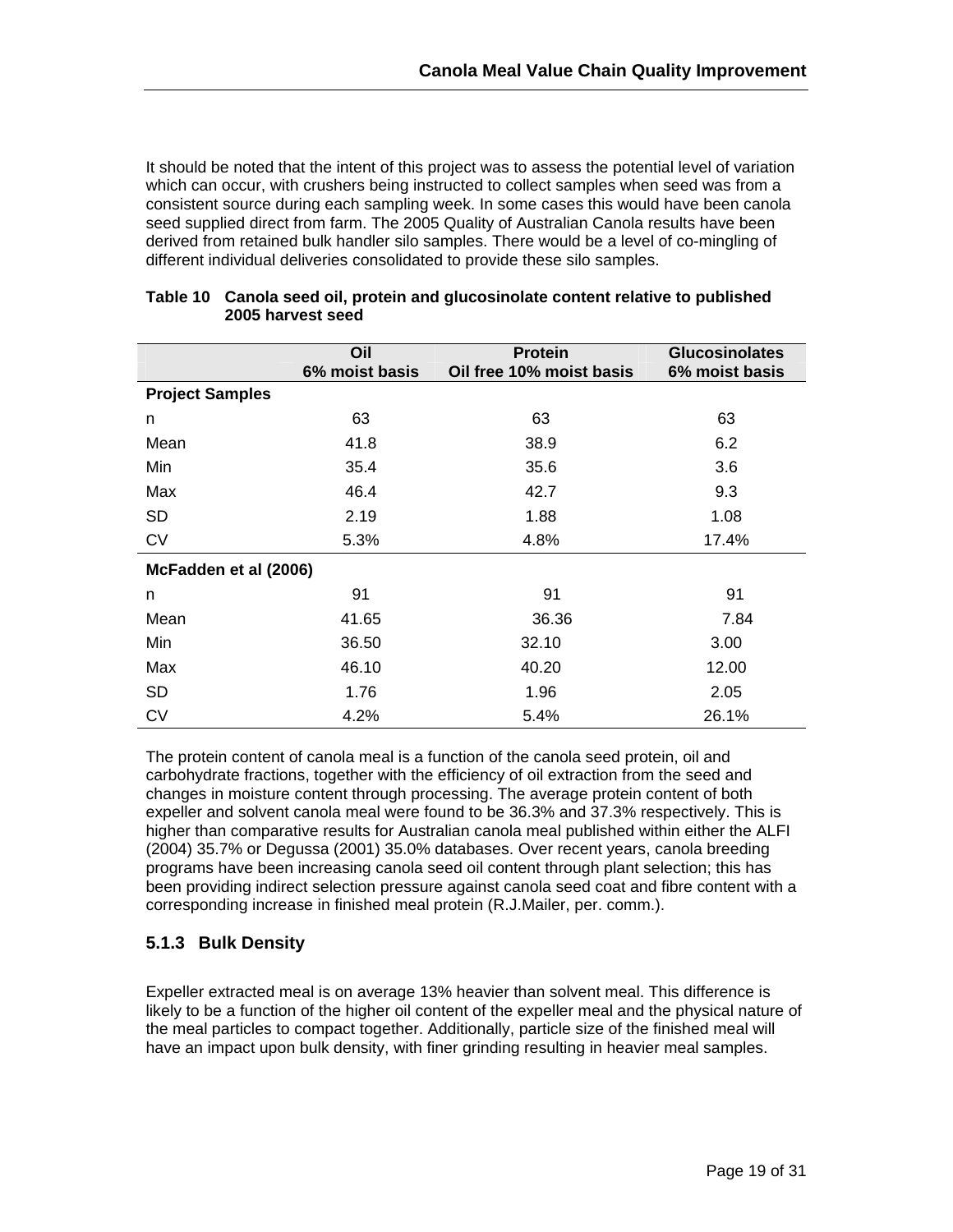### **5.1.4 Fibre Content**

The crude fibre of expeller 11.5% and solvent 10.9% is lower than that reported by van Barneveld (1998) 12.7 – 14.9%. Similarly NDF levels of 24.1% are lower than canola meal results from 2000-2001 samples (Perez-Maldonado 2003) 24.0 – 28.0. Australia has an active canola breeding program which has made considerable progress in breeding canola varieties with both higher oil and protein contents. These breeding programs are resulting in canola seed with less seed coat (Mailer, per com) and a reduction in the fibre content of the seed and resulting meal.

It could be speculated that a decline in fibre levels within canola meal would provide an increase in digestible energy for pig feeding. No measure of energy content was completed within this project.

### **5.1.5 Anti-nutritional Content**

Canola contains a number of glucosinolates which can break down into compounds (thiocyanate, isothiocyanate, oxazolidinethione and nitriles) which have a negative effect upon animal performance. The level of glucosinolates found in canola seed, range 3.6 – 9.2 µmoles/g, are low and reflects the successful breeding of low glucosinolate canola varieties within Australia. McFadden (2006) has reported that the average glucosinolates level for Australian canola seed has remained below 10 umoles/g for the last 10 years although water-stressed sites sometimes result in higher levels.

Heat processing either through expeller or solvent extraction resulted in a reduction in glucosinolate levels when compared to either seed or cold press meal samples. Newkirk et al. (2003) looking at canola meal produced from solvent extraction plants found that the desolventising and toasting process operated in Canadian oilseed processing plants reduced glucosinolate levels by around 40%. The data in this study would indicate that the degradation of glucosinolates during processing is greater than 40%, this being in the order of 50% for expeller and 80% for solvent processed meals.

The glucosinolate levels found for expeller and solvent meals were in the range 0.5 to 8.9 µmoles/g. Mullan et al. (2000) found that glucosinolates levels above 10 µmoles/g depressed pig feed intake when canola meal was fed at 15%. King et al (2001) found that use of canola meal with 4-5 µmoles/g glucosinolates did not affect pig performance, it was concluded that canola meal could be included in weaner, grower and lactating sow diets at up to 25%, 30% and 20% respectively. The level of glucosinolates found within this project is unlikely to have a negative effect on pig performance.

The levels of sinapine 0.68 – 1.1% found are similar to those reported for Canadian canola meal (Hickling 2001) and those reported for Australian canola meal (Perez-Maldonado 2003). Whilst of no significance for pig production, sinapine levels can limit maximum inclusion rates of canola meal in feeds for brown egg laying hens due to resulting "fishy taints" in eggs produced.

Expeller processing did not provide any reduction in sinapine levels. Within samples from solvent processing plants, the heat applied through the desolventising and toasting process resulted in a 22% decline in sinapine levels in the finished meal.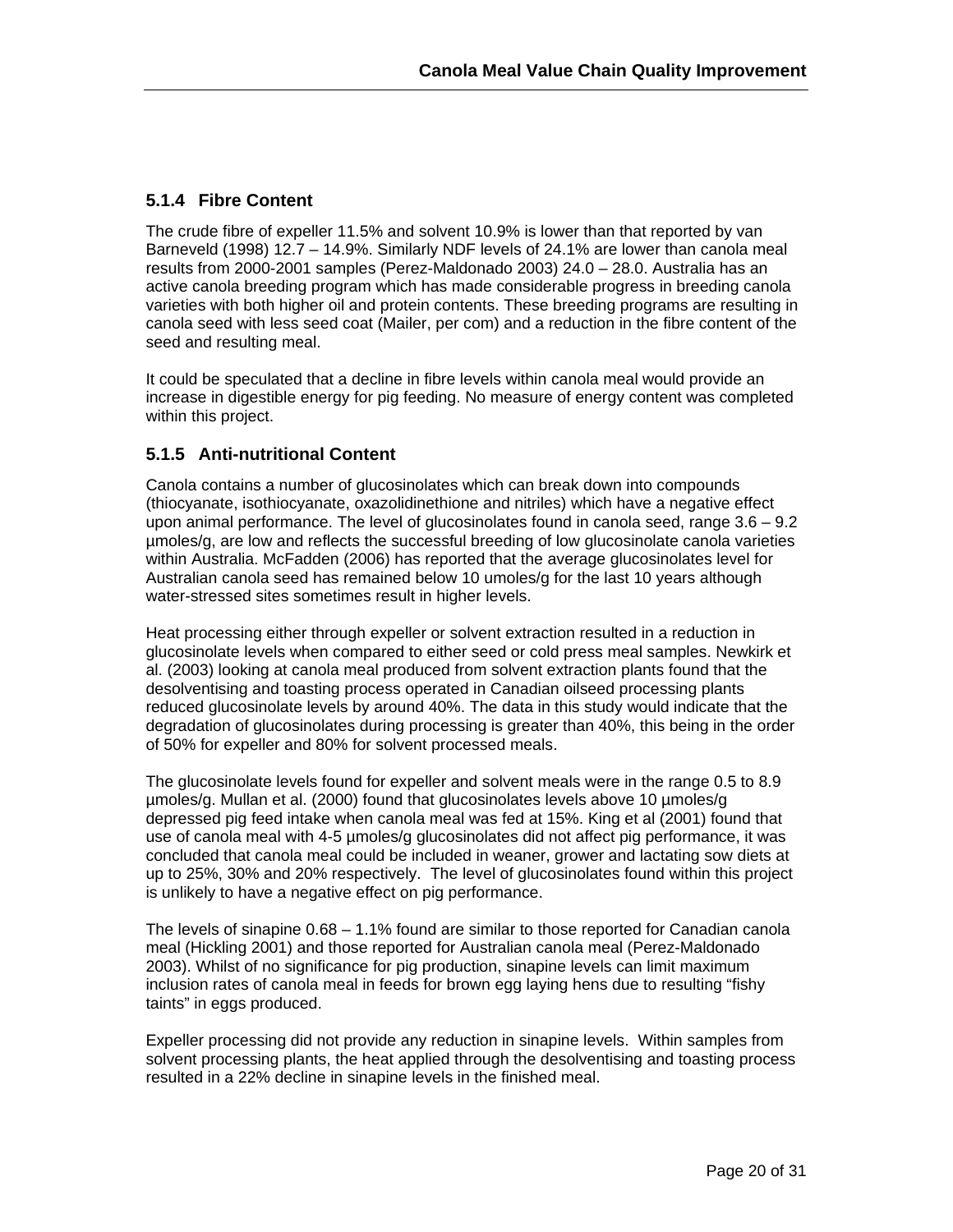The reduction in glucosinolates and sinapine from the desolventising and toasting process is likely to be a function of the application of moisture and heat as well as longer time period meal is subject to these conditions as it passes through the processing equipment.

### **5.1.6 Phytate Phosphorus**

It is recognised that phytate phosphorus in plant materials is normally positively correlated with total phosphorus content, the results of this study confirm this relationship for canola meal. The level of phytate phosphorus found within this study 0.83% is higher than that found by Selle et al. (2003) at 0.67%. Additionally the proportion of phytate phosphorus in total phosphorus was also found to be higher (85.9% vs 76.4%). The phytate phosphorus results from this study were derived from HPLC assay methodology, whereas those generated by Selle et. al. were produced from ferric chloride precipitation. Whilst it is uncertain whether the differing assay technique is responsible for provision of higher phytate phosphorus results, the ferric chloride assay is recognised as not recovering all phytate phosphorus in some feed ingredients such as lupins and faba beans.

Phytate, the mixed salt of phytic acid, is predominately found as inositol hexaphosphate (IP $_6$ ) and pentaphosphate  $(\text{IP}_5)$  esters. The advantage of use of the HPLC assay methodology is in the provision of data for the esters of *myo*-inositol phosphate present. Cold press canola meal compared to both expeller and solvent meals has been found to have much lower  $IP_5$ levels and a higher ratio IP<sub>6</sub>: IP<sub>5</sub> (Figure7). Mechanical shear forces experienced during oil extraction may be resulting in releasing one P moiety from the phytate molecule (*myo*inositol hexaphosphate) and effectively partially converting  $IP_6$  to  $IP_5$  in both expeller and solvent extracted meals (P.H. Selle, pers. comm.). It is speculated that there may be a positive processing effect on phytate phosphorus with oilseed crushing as phosphorus from  $IP<sub>5</sub>$  is more available than phosphorus from  $IP<sub>6</sub>$ .

*Myo*-inositol phosphate esters are bound to magnesium and potassium in mineral-phytate complexes (Lott et al. 2000). Mineral analyses of canola meal samples has provided a trend for positive correlations between phytate phosphorus and calcium ( $R^2$  = 0.404), potassium  $(R^2 = 0.292)$  and magnesium  $(R^2 = 0.354)$ . There was no correlation found between phytate phosphorus and meal protein, crude fibre, ADF or NDF.

#### Figure 7 Ratio IP<sub>6</sub>: IP<sub>55</sub> phytate phosphorus for canola meal samples from solvent, **expeller or cold press processing**

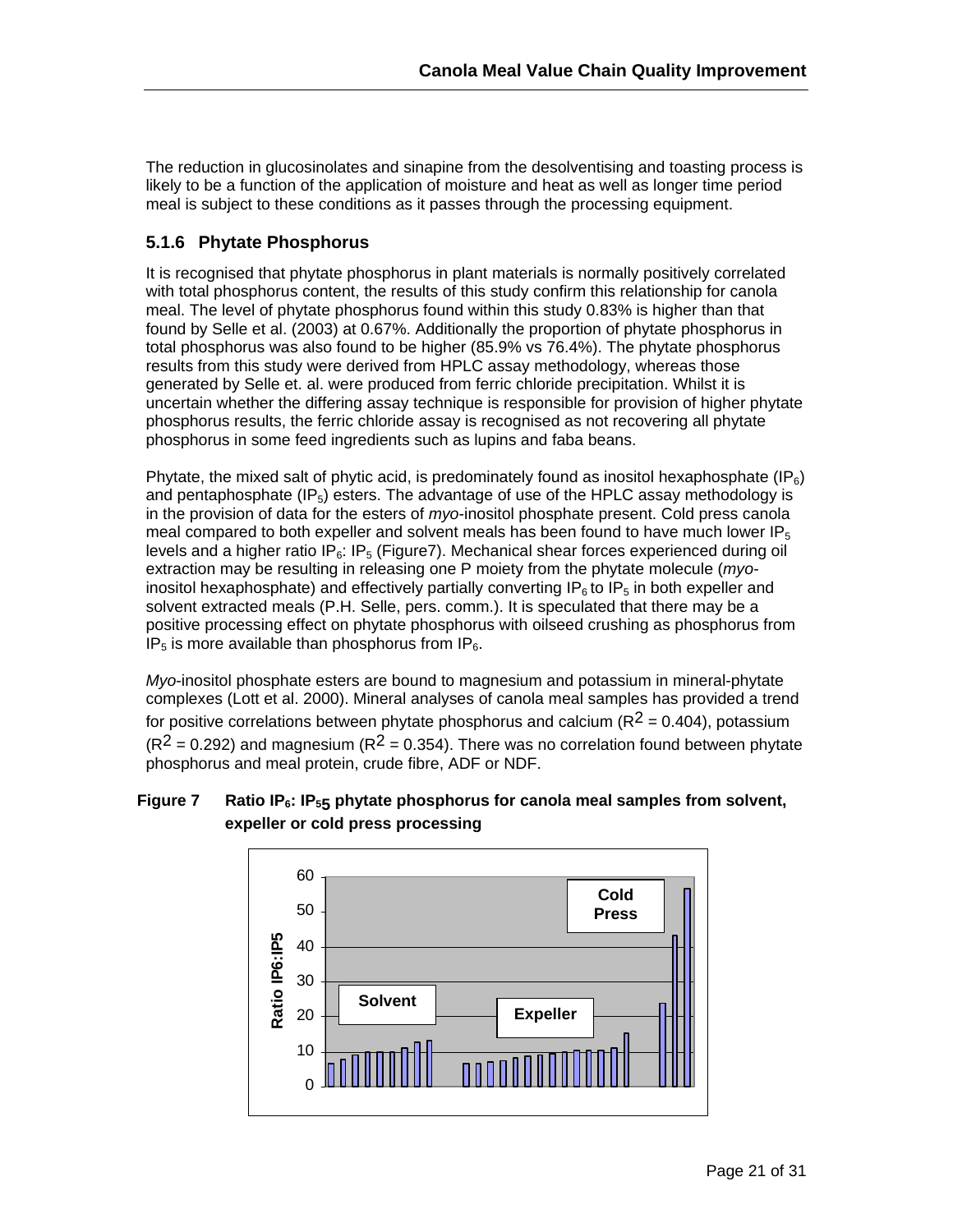#### **5.1.7 Mineral Content**

The mineral results from Australian canola meal are in close agreement with those provided for Canadian canola meal (Hickling 2001). There were no identified differences in mineral content between cold press, expeller and solvent canola meals.

### **5.2 Protein Quality**

This project was undertaken to assess the effect processing has upon meal quality. This work has been in part a result of similar work undertaken in Canada which has identified the negative impact heat processing has upon protein quality.

The results of this study have provided supporting evidence to suggest that both expeller and solvent meal processing systems are reducing meal protein quality for pig feeding applications.

The total lysine content of protein in canola meal from both expeller and solvent plants is 9- 10% lower relative to that provided from cold pressed meal. This difference is not due to difference in canola seed stock as shown within Figure 8. Newkirk et al (2003) found that heat applied through desolventising and toasting resulted in a 10% decline in lysine content in addition to a reduction in lysine digestibility. Similarly, the results from van Barneveld (1998) indicate that both expeller and solvent processing reduce total lysine in the protein of canola meal by 16-17%.





Application of heat through steam and pressure results in reduced digestibility and availability of amino acids. A number of studies (van Barneveld 1998, Newkirk et al., 2003) have found that heat processing through both expeller and solvent meal production has a negative impact upon canola meal quality for monogastrics. Lysine has been shown to be more affected by heat processing than other amino acids (Newkirk et al., 2003), this likely to be due to Maillard reactions as canola meal contains considerable quantities of soluble sugars.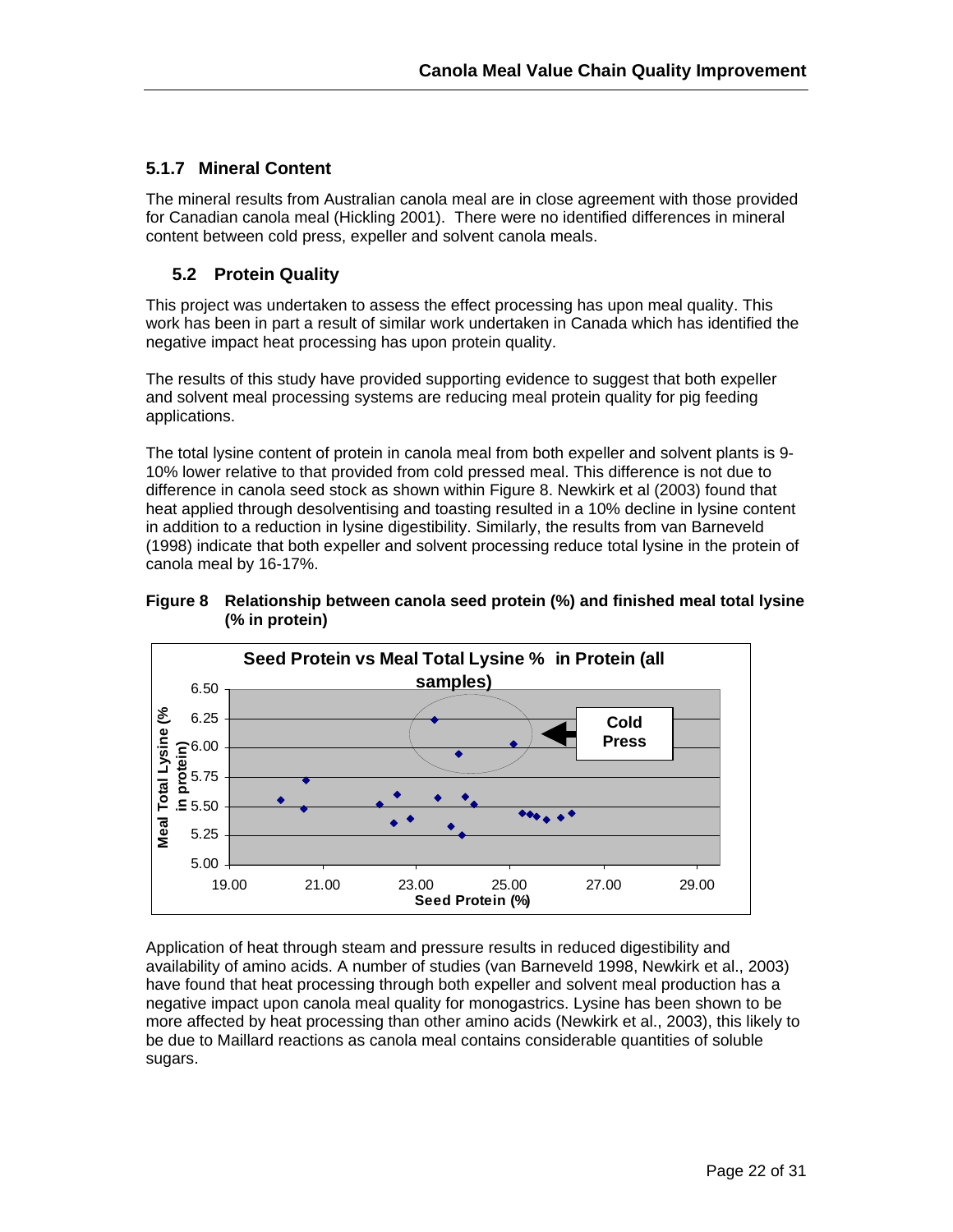This study has utilised the in vitro reactive lysine analysis as a means of assessing protein quality and the potential of heat damage occurring during processing. Rutherfurd et al. (1997) demonstrated the use of reactive lysine as a measure of available lysine in heat processed feedstuffs. Use of this assay technique for canola meal was validated by van Barneveld (1998). In heat processed feed ingredients, amino acids may form chemical complexes with carbohydrates, although the amino acid may be digested and absorbed, the amino acid complex is unavailable to the animal for metabolism. Lysine is more susceptible to this form of heat damage and conventional in vitro measures may overestimate lysine availability. The measure of reactive lysine is a "chemistry-based" assay, based upon the direct measurement of digestibility of chemically available or "reactive" lysine.

The results of this project identified lower reactive lysine levels for both expeller and solvent canola meal than that found within cold press meal, the amount of lysine becoming unavailable due to heat processing is on average around 9-10%. Data presented in Graph 7 for individual meal samples identifies a large range of reactive lysine results. With solvent extracted meals, there are samples with lower lysine availability loss, these being equivalent to cold pressed meals, whilst other samples are showing significant heat damage.

The range in reactive lysine results for both solvent and expeller meal samples would indicate that there are considerable differences in heat processing conditions being applied within commercial crushing plants. Whilst this variation will impact upon pig performance, it also provides an indication that opportunity exists for crushers to modify processing conditions to potentially reduce the extent of heat damage to protein. The use of reactive lysine analysis has potential to provide a practical analysis tool for use within quality assurance programs.

Use of neutral detergent insoluble nitrogen (NDIN) analysis of canola meal samples has been proposed as a predictor of lysine digestibility (Classen et al. 2004). Analysis of samples within this project provided no data to support the use of NDIN as a measure of the effect of heat processing upon meal quality. The reason behind this outcome is unknown and further work is required to validate the NDIN assay technique as a tool for predicting protein meal quality.



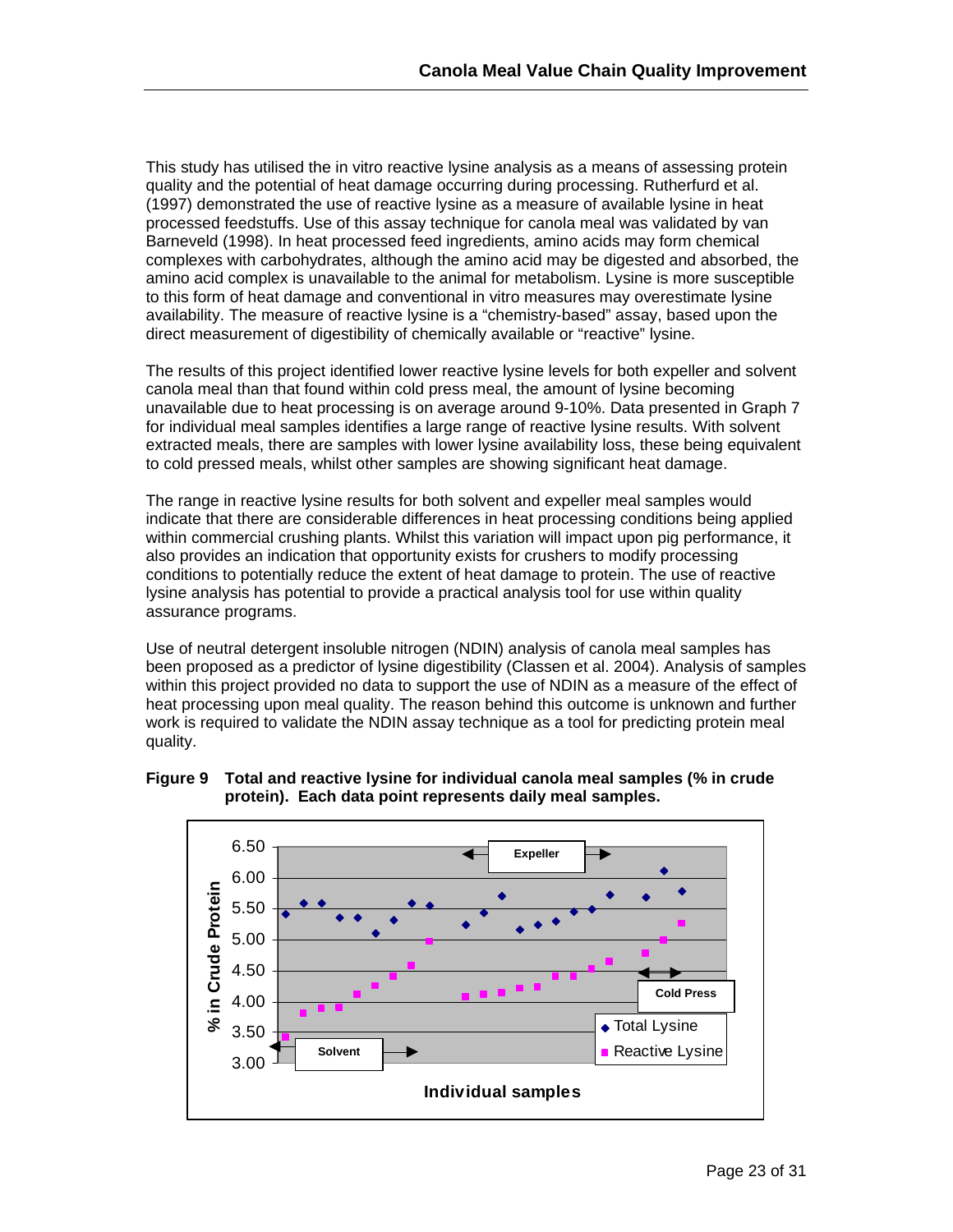### **5.3 Reactive Lysine NIR Calibration**

Van Barneveld (2001) demonstrated the use of NIR technology to develop an NIR calibration for reactive lysine. This technology was identified as having practical application within the stockfeed industry to assess the quality of canola meal and the potential impact of heat processing upon protein quality.

The samples and reactive lysine analyses from this project are subject to incorporation within a revised reactive lysine NIR calibration. It is the intent of the current project team to complete this NIR calibration development for further use in canola meal quality work. Such a calibration will provide a lower cost methodology which will provide a powerful tool for use in defining changes in meal quality resulting from processing changes implemented at crushing plant level.

### **5.4 Effects of Processing**

The results of this project provides a number of pieces of evidence which indicate that heat processing applied through both expeller and solvent oil extraction have a negative effect upon meal quality. In summary, these can be listed as:

- Glucosinolate levels reduced in expeller and solvent meals, the level of reduction is greater in solvent than for expeller meal.
- Sinapine levels reduced in solvent meal.
- Total lysine content reduced in both expeller and solvent meals.
- Reactive lysine levels lower in both expeller and solvent meals.
- Phytate-P concentration of IP<sub>5</sub> is increased relative to IP<sub>6</sub> in both expeller and solvent meals.

Data provision, relating to actual crushing conditions from crushing plants has been limited due to commercial confidentiality. However based upon the limited amount of available data, as well as information from overseas, there is a clear link between processing conditions and meal quality.

It is recognised that crushing plants are operated with differing conditions applied in terms of seed conditioning, expeller temperatures, solvent extraction and desolventising and toasting equipment throughput and temperatures. Each crusher will have defined an ideal set of operating conditions to suit their equipment to maximise throughput and oil recovery, both of which can be easily measured. There has to date been no readily available method of assessing the impact of on site changes to processing conditions upon meal quality.

Whilst it could be assumed that meals produced from solvent extraction plants should exhibit higher levels of heat damage than expeller plants, the results of this project, as well as those of van Barneveld (1998) would suggest that similar amounts of heat damage can occur in expeller and solvent extraction processing plants. Based upon this conclusion, it would seem that under Australian oilseed processing conditions, there is significant heat damage occurring within the expeller screw press. In Canada, where only solvent plants operate, industry results have identified that the major heat damage is occurring within the DT process (Classen et al., 2004).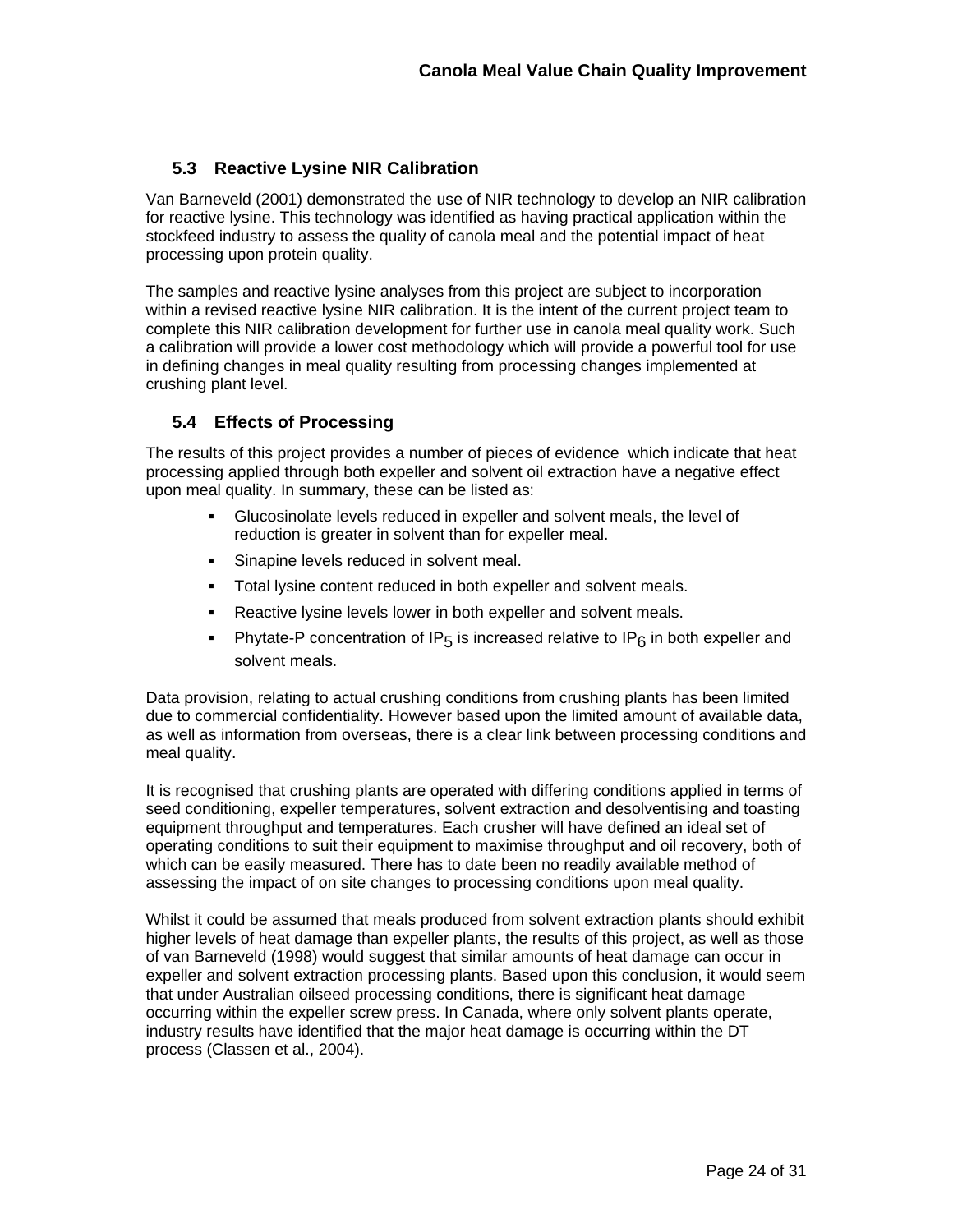The major processing issues of relevance for the oilseed crushing industry are the effects of temperature applied via steam and pressure within both the expeller and desolventising and toasting operations. It is of note that Australian canola seed is low in glucosinolates, and that application of heat to reduce these levels is not required in canola meal processing.

The amount of variability in reactive lysine results from individual meal samples would indicate that there may be potential for crushers to modify processing conditions to reduce processing temperatures, whilst not losing oil extraction efficiency. This industry potential is subject to further study. The use of reactive lysine NIR technology would provide a lower cost tool for assessment of changes in processing conditions and their impact upon meal quality for pig feeding.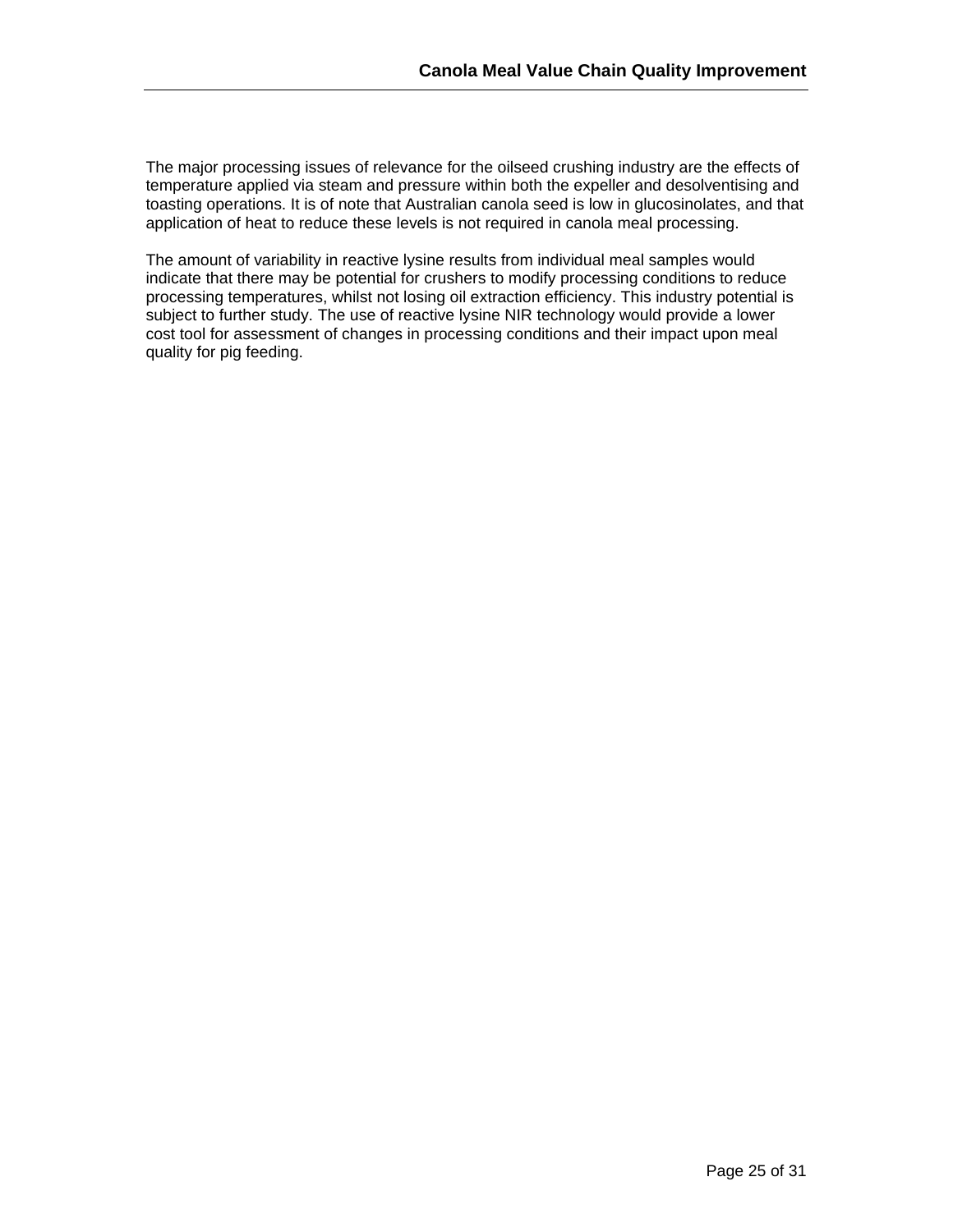# **6 Impact on Industry**

Canola meal is used as a source of protein, energy and minerals in the diets of livestock. The utilisation of vegetable protein meals by livestock industry is defined within Table 11.

| <b>Livestock Sector</b> | <b>Feed tonnes</b><br>(SFMCA est) | Veg. protein<br>usage<br>(SFMCA est) | <b>Canola meal</b><br>usage<br>(AOF est) | Canola meal %<br>of protein meal<br>(AOF est) |
|-------------------------|-----------------------------------|--------------------------------------|------------------------------------------|-----------------------------------------------|
| Pigs                    | 1,579,000                         | 221,000                              | 50,830                                   | 23                                            |
| Poultry                 | 2,851,000                         | 342,000                              | 136,800                                  | 40                                            |
| Dairy                   | 2,820,000                         | 141.000                              | 105,750                                  | 75                                            |
| Feedlots                | 2,579,000                         | 103,000                              | 4,120                                    | 4                                             |
| Aquaculture & other     | 485,000                           | 39,000                               | 1,950                                    | 5                                             |
| Total                   | 10,314,000                        | 846,000                              | 299,450                                  |                                               |

**Table 11** *Vegetable and canola meal use by livestock industry* 

*Source: AOF, SFMCA* 

Generally canola meal is sold to the stockfeed industry based upon its supply of nutrients relative to other competing protein sources such as soybean meal, meat meal and grain pulses. Although the pig industry is a significant user of Australian canola meal, it is also reliant upon the importation of large volumes of soybean meal. Thus there is opportunity for the Australian pig industry to better utilise canola meal as a source of nutrients.

The relative availability of amino acids is defined by the nutritionist, with canola meal amino acid availability being defined as less than that of soybean meal. This lower amino acid availability results in a downgrading of the relative value of canola meal, which results in lower prices paid for canola meal and less efficient utilisation of canola meal's amino acid supply.

This project has identified that both the expeller and solvent oilseed crushing process has a negative impact upon protein digestibility. The impact of this heat damage can be evaluated based upon varying the amino acid digestibility applied to pig feed formulations. An evaluation exercise has been completed utilising a common basket of pig feed raw materials (Table 12). Due to the present day drought driven escalation in raw material, two data sets have been used to represent higher and lower cost materials.

#### **Table 12 Raw material costs used within canola meal evaluation (delivered feed mill basis)**

| <b>Raw Material</b> | Low Cost - \$/T | High Cost - \$/T |
|---------------------|-----------------|------------------|
| Wheat               | 240             | 310              |
| <b>Barley</b>       | 220             | 300              |
| Canola Meal         | 310             | 350              |
| Soybean Meal        | 435             | 435              |
| <b>Meat Meal</b>    | 410             | 410              |
| <b>Blood Meal</b>   | 760             | 760              |
| Tallow              | 450             | 450              |
| Lysine              | 2000            | 4000             |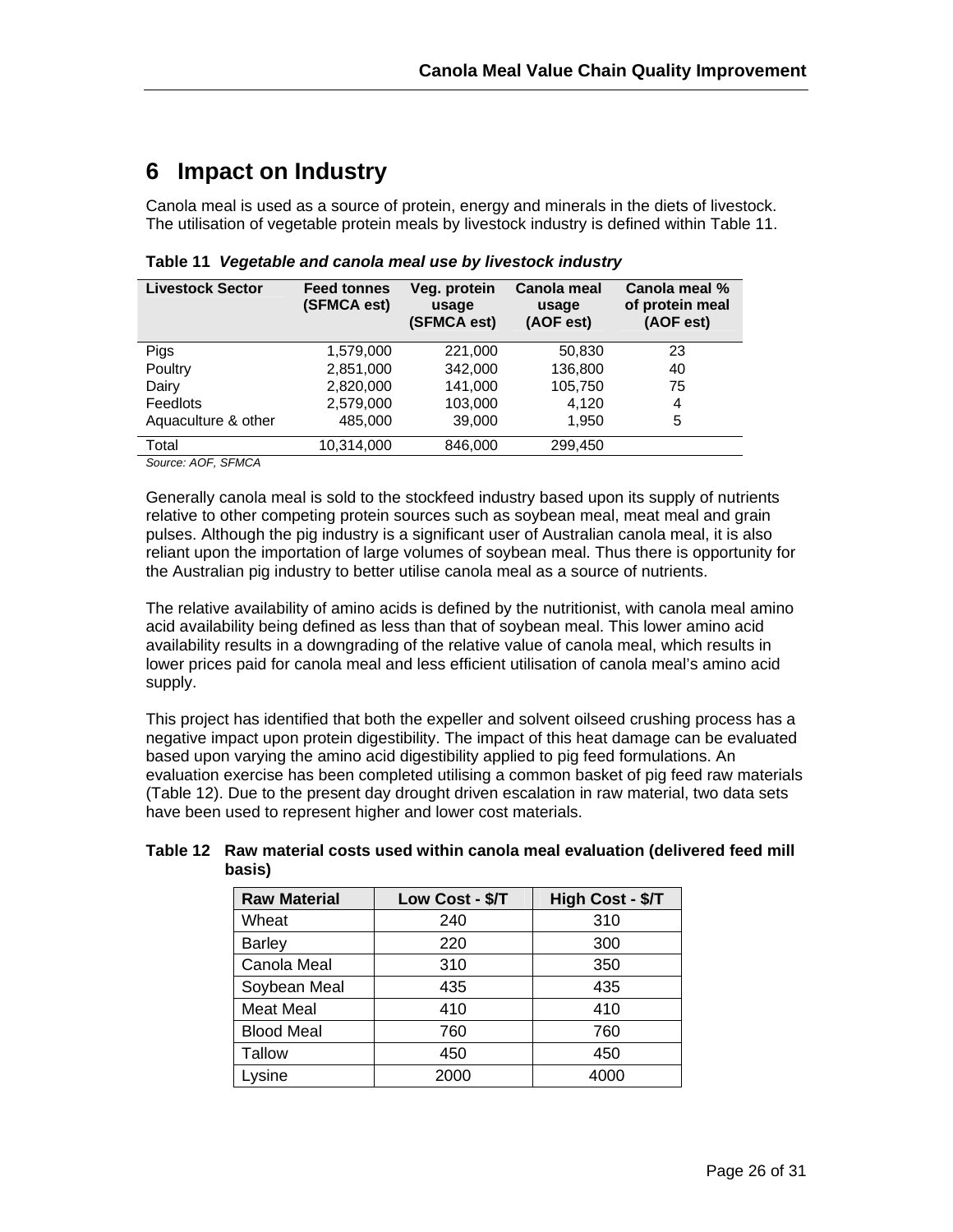Based upon growing feeds representing the largest volume of pig feed utilised, the evaluation analysis has been completed using both pig grower and finisher rations. Least cost formulations were generated based upon the grower feed containing 0.70g available lysine/MJ DE and 14.0MJ DE and the finisher feed containing 0.56g available lysine/MJ DE and 13.4MJ DE. Lysine availability was varied from 100% down to 65% in 5% unit increments. Total lysine content of canola meal was based upon 2.0% lysine. The results defined in terms of cost of feed are shown within Figure 10.



**Figure 10 Feed rations costs using variable lysine availability for grower and finisher pig diets with either high or low raw material costs** 

The least cost formulation data is showing the increase in feed cost as canola meal lysine availability is reduced. The rate of increase is greater for grower than finisher feed due to the higher lysine specification. There is also a greater cost increase with higher lysine costs.

Based upon the least cost data used, increasing lysine availability by 10 units (75 to 85%) increases the value provided by canola meal by:

| Grower - High lysine cost   | \$17.70/tonne of canola meal |
|-----------------------------|------------------------------|
| Finisher - High lysine cost | \$9.45/tonne of canola meal  |
| Grower - Low lysine cost    | \$11.45/tonne of canola meal |
| Finisher - Low lysine cost  | \$4.25/tonne of canola meal  |

It should be noted that the relative value of canola meal will vary with changes in raw material costs and pig feed specifications. This evaluation exercise is completed to provide some indicative figures relating to the added value which can be obtained from increasing lysine availability. Additional changes in availability of other amino acids have not been factored into this evaluation.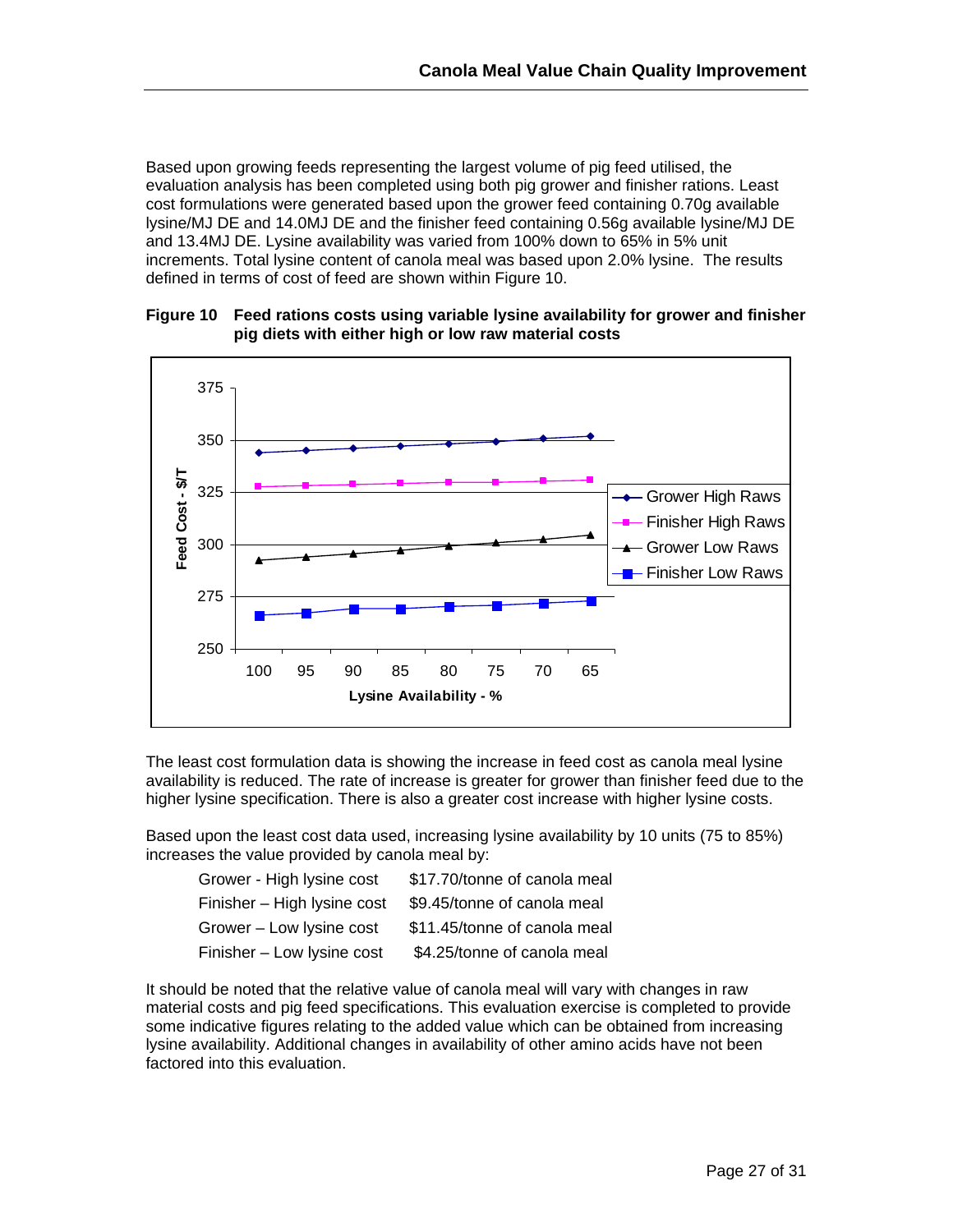Based simplistically upon the added value derived from modifying canola meal crushing conditions to increase lysine availability, there is significant capacity to derive benefits to both the oilseed crushing and pig industries. Based upon an average benefit improvement of 10% units of lysine digestibility, with an approximate pig industry canola meal usage of 45,000 tonnes, this equates to an industry benefit of \$450,000 per annum (using \$10/tonne benefit). Benefits derived from improved canola meal quality for pig production would also be of value for the poultry industries. The combined pig and poultry industry benefits would potentially exceed \$1M per annum based upon existing canola meal usage. A higher quality canola meal would also provide further benefits in allowing higher usage rates within feeds as a replacement for imported soybean meal.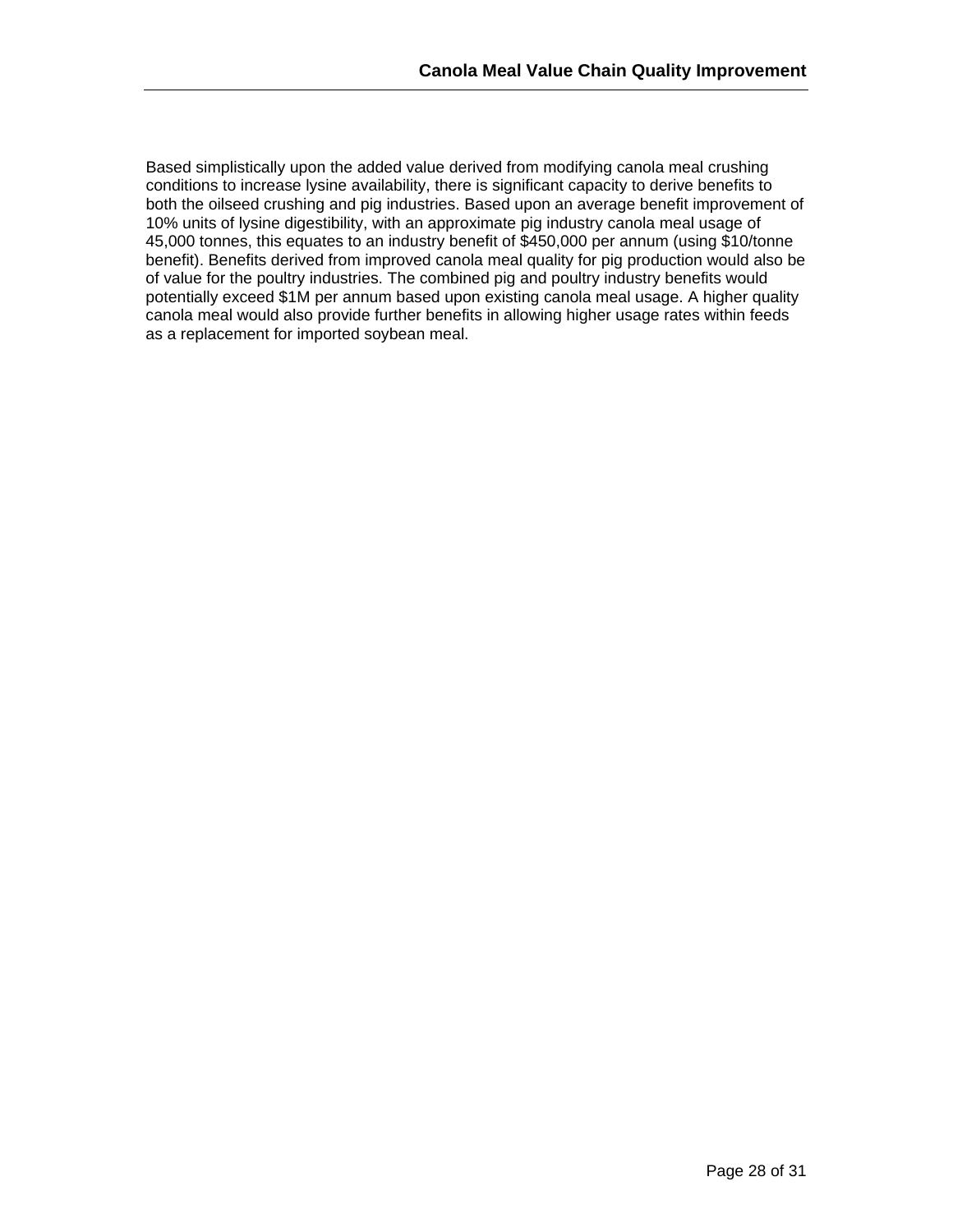### **7 Conclusions and Recommendations**

The differences in meal quality produced by different types of processors were expected based on earlier studies. However, the differences between processors using the same type of facilities were greater then expected. Clearly there is an opportunity to adjust processing conditions to produce a consistent high quality canola meal. This could be done to improve protein quality and at the same time, reduce negative aspects such as anti-nutritional components.

Australian canola growing and processing conditions are different to those in Canada and generally result in more variation between the finished batches of product. This variability is as critical as the heat damage caused by processing conditions as feed manufacturers typically formulate feed rations to the lowest expected canola meal quality parameter. By determining the optimum conditions for processing it is likely that processors will produce maximum quality, and therefore more consistent quality between plants.

This study has identified the following:

- $\blacktriangleright$  The major factor affecting meal protein is canola seed protein and oil content.
- $\triangleright$  Expeller meal is lower in protein and higher in oil content.
- $\triangleright$  Residual oil in meal from expeller plants is more variable than meal from solvent plants.
- $\triangleright$  Lower canola meal crude fibre, ADF and NDF than in previous studies may correlate with plant breeding programs aimed at increasing oil and protein which has resulted in less seed coat.
- $\blacktriangleright$  The glucosinolate levels found for expeller and solvent meals were in the range 0.5 to 8.9 µmoles/g and are unlikely to have a negative effect on pig performance.
- $\triangleright$  Levels of sinapine (0.68 1.1%) found are similar to those reported for Canadian canola meal and those previously reported for Australian canola meal.
- $\triangleright$  Phytate phosphorus found within this study is higher than that found in previous studies and requires further clarification.
- $\triangleright$  Mineral analyses are in close agreement with Canadian data.
- $\triangleright$  Both expeller and solvent meal processing systems are reducing meal protein quality for pig feeding applications.
- $\triangleright$  Processing results in a 15% loss of total lysine and a further 10% reduction in lysine availability.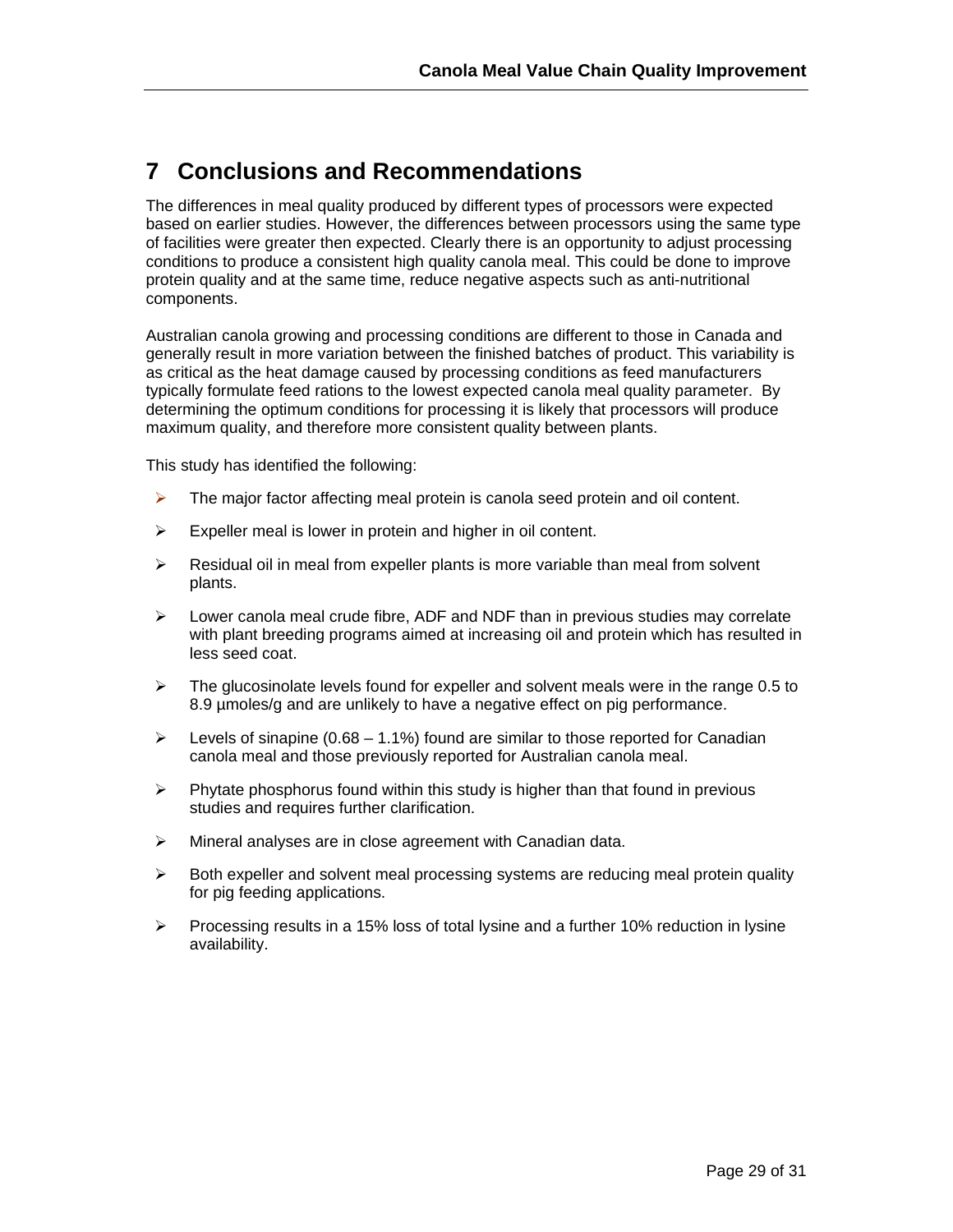#### **Recommendations:**

It is recommended that this study be expanded to focus on individual processing factors responsible for changes in meal quality to help the industry better understand linkages between processing conditions and meal quality. This includes a study of the mechanical extraction process and the time, temperature, moisture content and pressure utilised of the seed/expeller cake. It may also take into account the seed stock which may vary in moisture from 4-9% and oil contents from 35-50%. Similarly, the D/T process needs to be better understood and again the effects of temperature, moisture and drying time need to be studied.

Education of end-users is important to help them make better decisions on proportions of canola which can be used in feed rations. The myths used in the past regarding high glucosinolates and sinapine can be removed and decisions based on scientific data can be made available. The development of an Australian canola meal nutritional guide showing proximate analysis of the current canola types and the range of quality based on cultivar and environmental factors.

Measuring meal quality at the point of use will ensure the nutritionist take the maximum benefit in meal formula which in turn will reduce feed costs and improve performance. NIR spectroscopy can already provide almost instant analysis of protein, moisture, glucosinolates and crude protein. This can possibly be expanded to include reactive lysine level and crude fibre, NDF and ADF levels.

The next stage of the project should include:

- 1. A focussed study on 1-2 expeller and solvent plants. This should involve extraction of specific seed stocks with a wide range of oil, protein and moisture contents. Temperature, time, moisture and pressure should be monitored at all stages and the optimum conditions to give high quality protein with maximum removal of antinutritional components determined for each process.
- 2. NIR technology should be expanded to measure the important components in canola seed stock and finished meal to assist the processor in extracting the oil and the end-user in determining the optimum formulae. This includes the development of calibrations for reactive lysine, linoleic acid and fibre fractions.
- 3. An education program needs to be established to satisfy the needs of processors, nutritionists, end-users of the product as to processing requirements, quality parameters of the meal and benefits for stock.